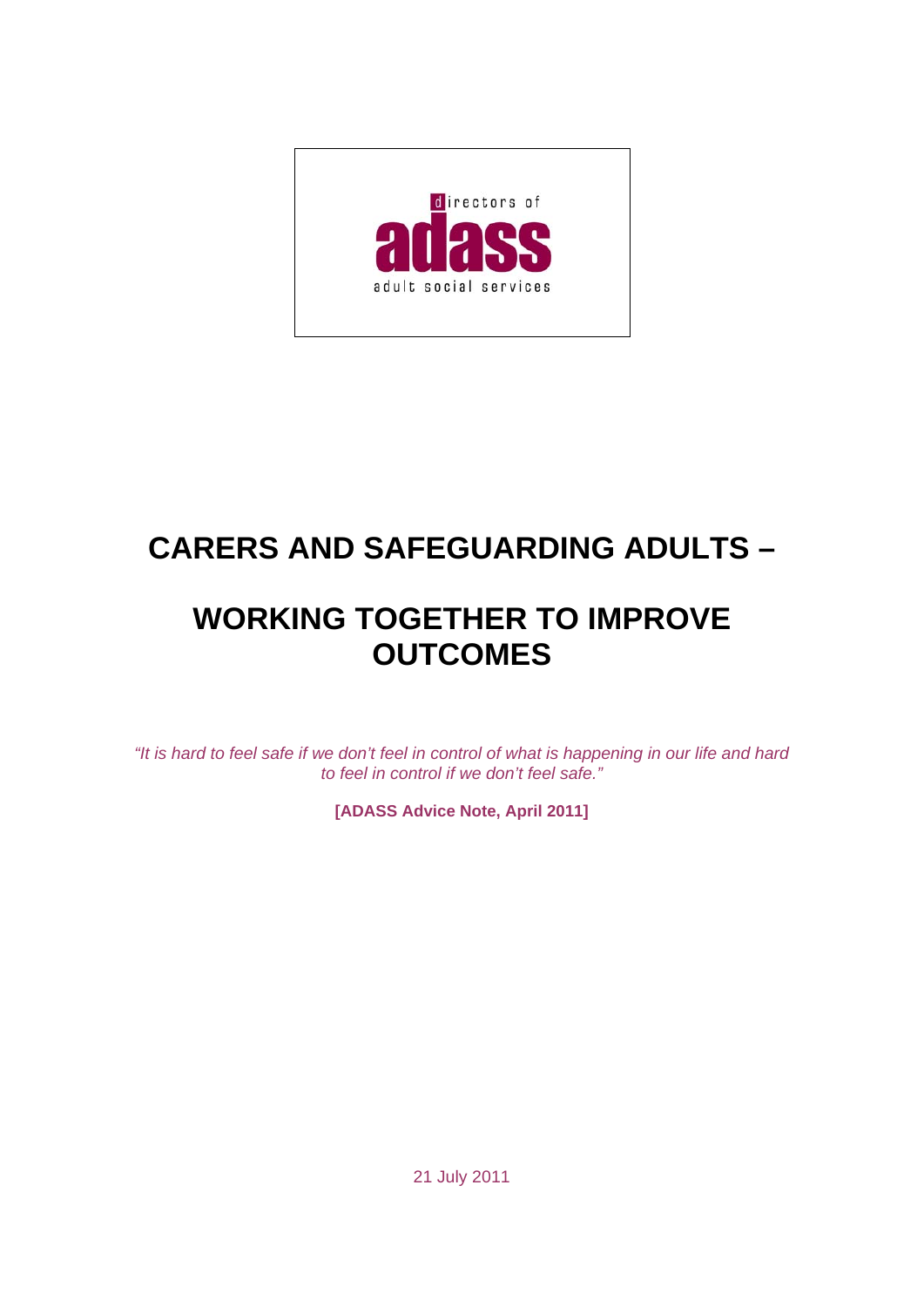## **ABOUT THIS PAPER**

#### **Status**

Professional practice, guidance, experience, skills and research are developing all the time. This short paper aims to promote discussion; evidence based practice and improved outcomes. It does not seek to amend or replace existing statutory guidance that may be in place. It reflects the content in the recently published ADASS Advice Note

#### **Focus**

The focus of this paper is on adult carers who give care and support to adults. The paper does not seek to cover the position of young carers or adult carers of children with additional or other needs. Its intended audiences are: Directors, Lead Members, Adult Social Care Safeguarding and Carers Leads, Safeguarding Adults Partnerships, Health and Well-Being Partnerships and Carers Organisations.

#### **Definition of Carer**

There is currently no single agreed definition of what is meant by the term "carer". Within this paper we have used the definition contained within Commissioning for Carers  $[2009]^{2}$ published by the Princess Royal Trust for Carers and developed jointly with a number of organisations including ADASS:

*A carer spends a significant proportion of their time providing unpaid support to a family member, partner or friend who is ill, frail, disabled or has mental health or substance misuse problems.* 

#### **Adult at Risk**

ADASS has supported the Law Commission proposal to move away from the term "vulnerable adult" to "adult at risk: anyone with social care needs who is or may be at risk of significant harm". This definition is used in the recently published "Pan London Procedures" and is gaining increasing currency.[For full reference see below and end note 27]

#### **Short Definition of Abuse**

The *No Secrets* definition of abuse, used by many safeguarding adults' partnerships, is currently subject to review. For the purpose of this paper abuse and neglect is defined as:

… a violation of an individual's human and civil rights by another person or persons which results in significant harm [*No Secrets 2000*].

Abuse is about the misuse of power and control that one person has over another. Where there is dependency, there is a possibility of abuse or neglect unless proportionate safeguards are put in place. Intent is not an issue at the point of deciding whether an act or failure to act on one or more occasions is abuse. It is the impact of what is done or not done on the person and the harm or risk of significant harm to that individual that arises, at the time or over time, which matters.

**Social Care Institute for Excellence** [SCIE] *Protecting adults at risk: London multi-agency policy and procedures to safeguard adults from abuse,* SCIE January 2011 "Pan London Procedures 2011" – Adapted]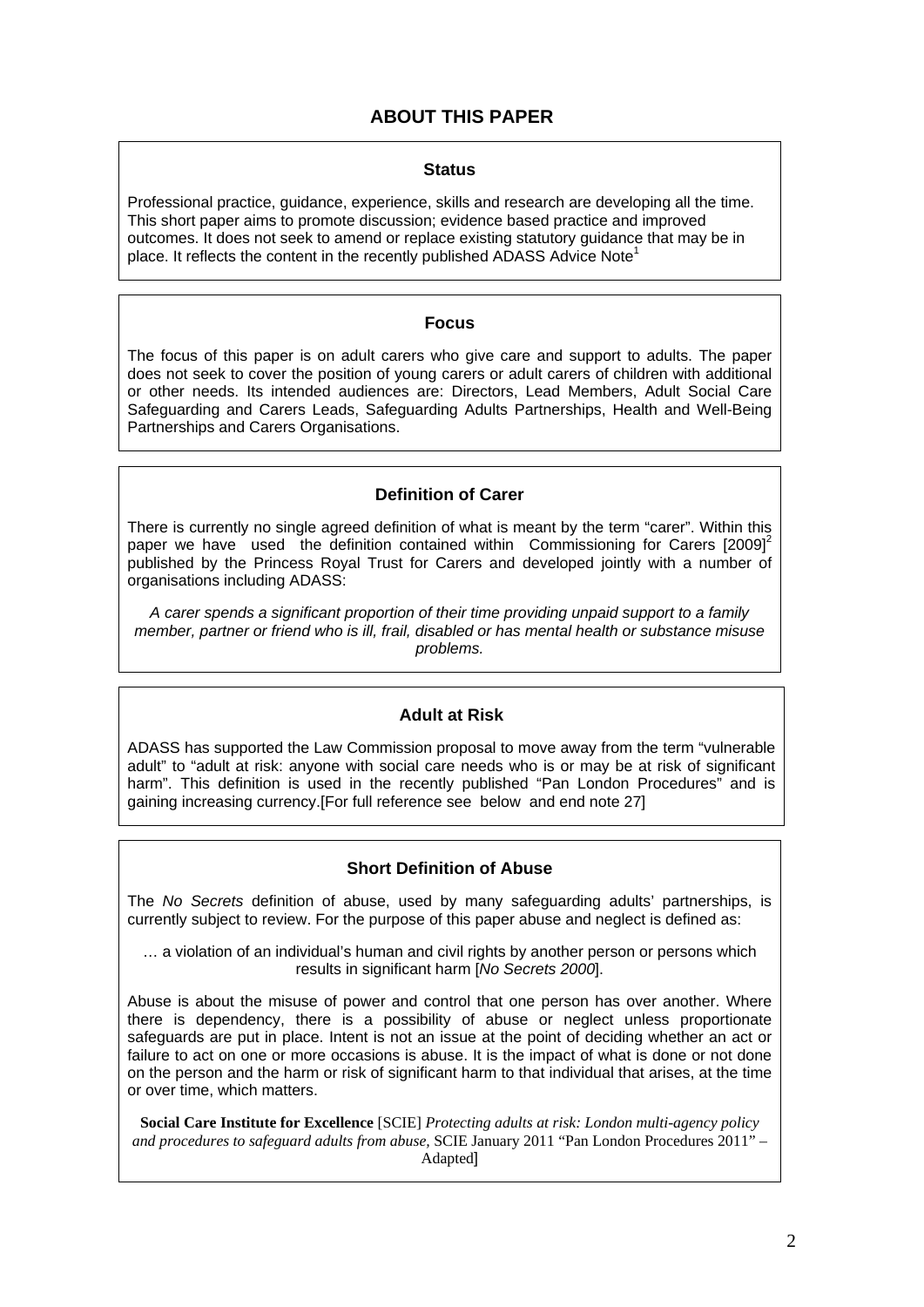## **CARERS AND SAFEGUARDING ADULTS –**

## **WORKING TOGETHER TO IMPROVE OUTCOMES**

## **CONTENTS**

|                                              | Page |
|----------------------------------------------|------|
| <b>FOREWORD</b>                              | 4    |
| <b>KEY MESSAGES</b>                          | 5    |
| <b>NATIONAL POLICY - SAFEGUARDING ADULTS</b> | 7    |
| <b>CARERS SPEAKING UP</b>                    | 8    |
| <b>CARERS AT RISK OF HARM</b>                | 11   |
| <b>CARERS WHO HARM</b>                       | 13   |
| <b>MOVING FORWARD LOCALLY</b>                | 16   |
|                                              |      |

## **APPENDICES**

| A – Safeguarding Adults – The Policy Context               | 20 |
|------------------------------------------------------------|----|
| B – Practical Approaches to Safeguarding & Personalisation | 23 |
| C – Invitation to share practical experience               | 24 |
| <b>D</b> – Sources and References                          | 26 |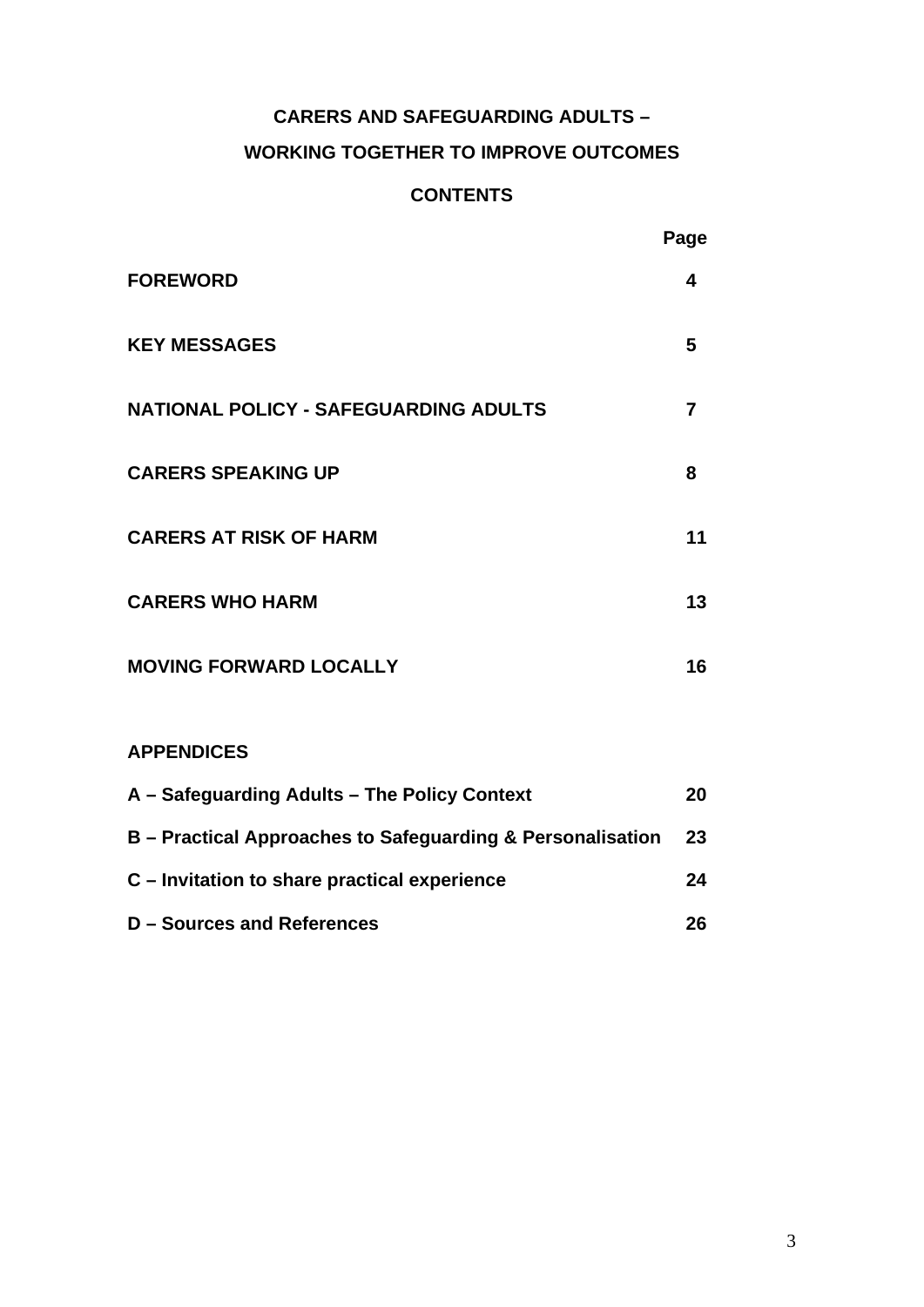#### **FOREWORD**

This short review considers issues around carers and safeguarding adults. This is done in the context of the underpinning principles <sup>1</sup> within the *Vision for Adult Social Care,* the priorities of the refreshed national strategy for carers: Recognised Valued and Supported<sup>3</sup> and the 2011 Coalition Government statement of policy on adult safeguarding<sup>4</sup>.

Safety, dignity and respect are important to everyone. We have long supported a rights based approach to issues of abuse and neglect and to the recognition and support of carers. These messages are included in our submissions in response to consultations on safeguarding adults<sup>5</sup>; the refresh of the national strategy for carers<sup>6</sup>; and in the 2011 ADASS Safeguarding Advice Note<sup>7</sup>, which recognises:

*"Carers have a range of roles regarding safeguarding: as partners and informants; themselves as vulnerable to harm and abuse; as abusers."* 

We are clear that the vast majority of carers strive to act in the best interests of the person they support. There are times, however, when carers themselves experience abuse from the person to whom they are offering care and support or from the local community in which they live. Risk of harm to the supported person may also arise because of carer stress, tiredness, or lack of information, skills or support. Sadly, also, there are times where harm is intended. Sometimes, professionals may place undue confidence in the capacity of families to care effectively and safely. This is coming to be known as *"the rule of optimism"*<sup>8</sup> . We need to keep it in mind.

This review paper looks at the evidence and practice around the three roles described above. The evidence base we have to inform current policy and practice is growing. We hope this paper will help local safeguarding adults' partnerships review local practice; encourage greater information and knowledge exchange; identify areas for learning and for empowerment: ensuring carers are recognised, listened to and respected by skilled and competent staff<sup>9</sup> when concerns arise.

We are grateful to all the people who have helped draft this paper. We trust this review will be seen as a timely and helpful resource and used as a contribution to local thinking and action by Directors, Safeguarding Adults Boards and Carers' Organisations.

**Co-Chair Co- Chair Chair, Safeguarding Safeguarding Carers' Policy Policy Network Policy Network Policy Network** 

Adi Cooper Revelge Funeur Suit Commence 1907

 $\overline{a}$ 

<sup>1</sup> See page 7 of this paper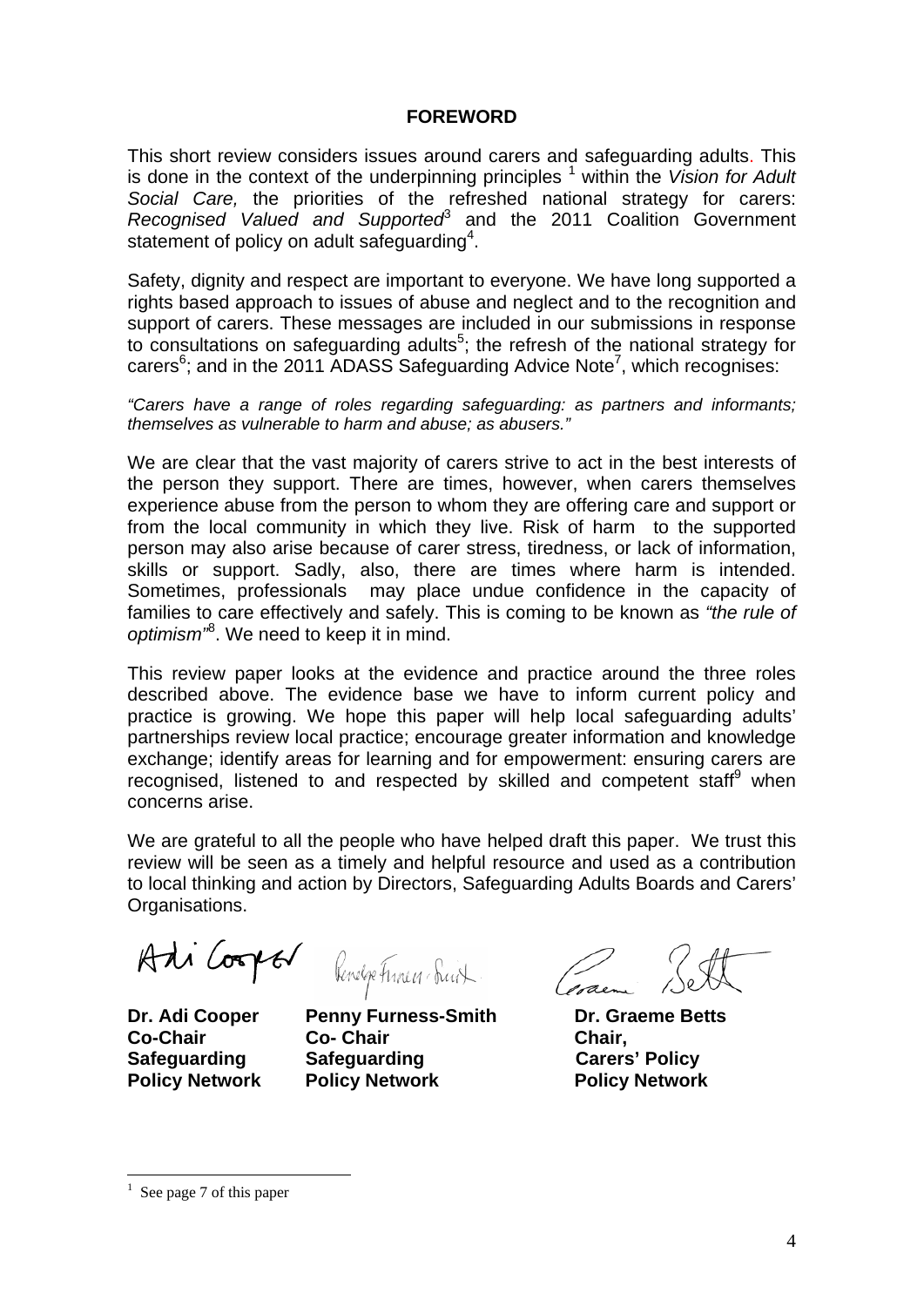## **KEY MESSAGES**

The ADASS Advice Note<sup>10</sup> of April 2011 recognises safeguarding is complex. Sometimes there are no perfect answers: there are usually risks as well as benefits associated with all decisions. Adult carers are not a homogenous group. Their needs and circumstances are very diverse. This paper explores issues around improving practice and securing desired outcomes for:

- Carers speaking up about abuse or neglect within the community or within different care settings.
- Carers who may experience intentional or unintentional harm from the person they are trying to support or from professionals and organisations they are in contact with.
- Carers who may unintentionally or intentionally harm or neglect the person they support.

This is a signposting document and not a prescription. There are *seven* key messages we would like people to consider arising from this review. They are:

- **LEADERSHIP** Safeguarding is everybody's business with Directors and local Boards listening, learning as well as leading on improved safeguarding outcomes and outcomes for carers.
- **PARTNERSHIP** Safeguarding Adults Boards engage with carers and local stakeholders and work together for better safeguarding practice and outcomes for those involved in safeguarding processes.
- **EMPOWERMENT** Carers have access to information, advice and advocacy that is understandable and empowers them to share concerns and change harmful circumstances.
- **PREVENTION** Community engagement, public and professional awareness is encouraged and accessible, and understandable information is available to carers that reduces risk of abuse.
- **RECOGNITION & REPORTING** Partnerships and practitioners understand the barriers to recognition and reporting and work in partnership to overcome them and ensure access to justice.
- **PROTECTION & PROPORTIONALITY–** Responses have the person concerned at their centre and enable those at risk to inform outcomes linked to proportionate and protective services and supports. Risks are managed and harmful and abusive situations stopped**.**
- **LEARNING & ACCOUNTABILITY** Impacts are understood, practice monitored and safeguarding experiences and outcomes monitored to learn from the experiences of carers and people at risk of harm and those who seek to help them. Staff have the competencies and operational culture to support this.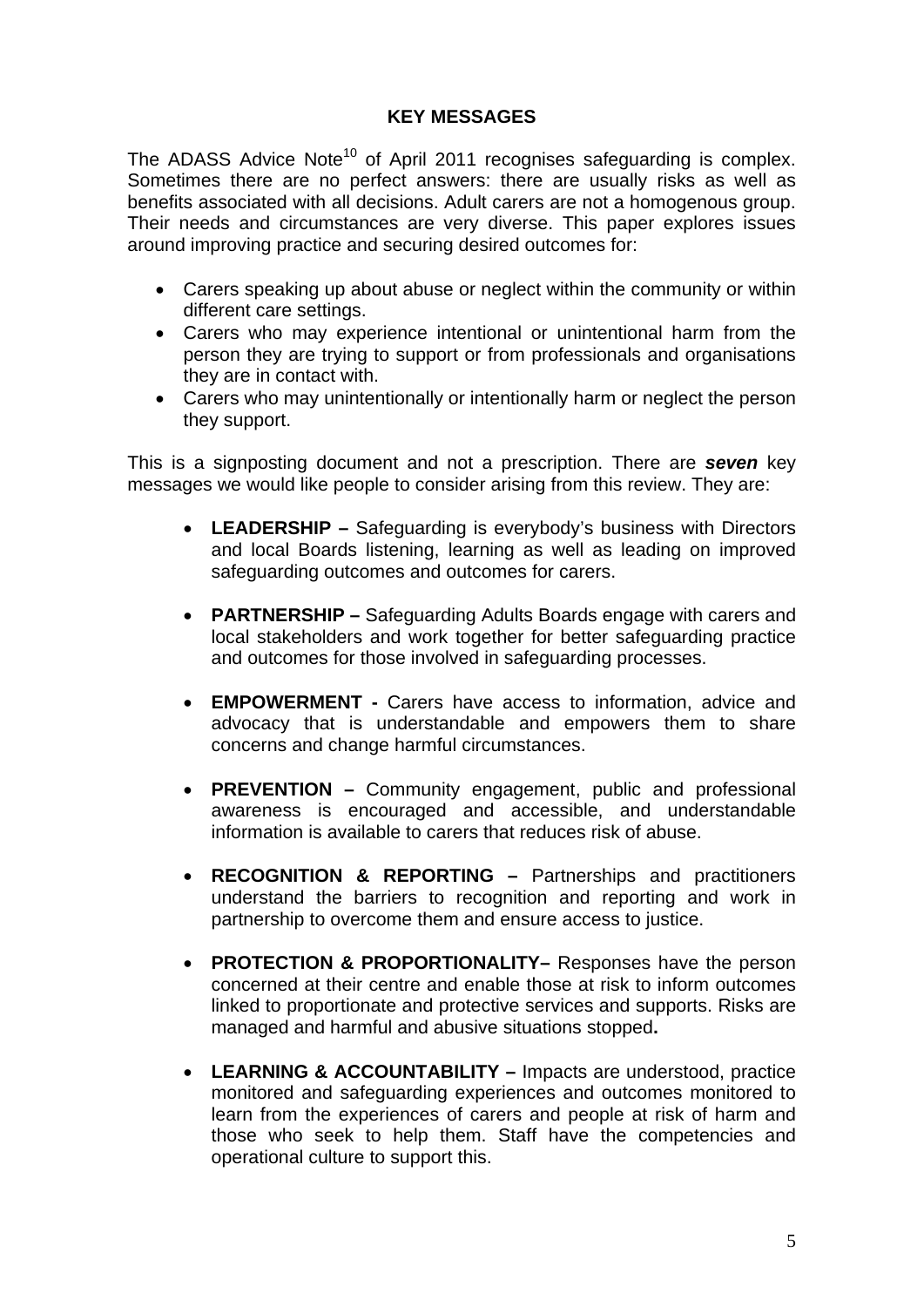## **Statement of Government Policy on Adult Safeguarding [2011]**

The key messages from this review are consistent with the Coalition Government's approach outlined in May 2011 [See: page 7] and the intention to place Safeguarding Adults Boards on a statutory basis.<sup>11</sup>

## **Taking Forward Locally**

This is a review paper rather than an advice note. It is being sent to all Directors of Adult Social Services and a range of stakeholders. It is for Directors to decide how they want to take forward this review but we would encourage them to:

- share this paper with their Lead Member for adult safeguarding and the Chair of their Safeguarding Adults Board or Partnership;
- draw the review to the attention of their carers and safeguarding leads and others as they consider appropriate locally; and,
- invite them to consider together how far the issues and messages from this review apply and what local action would help to take them forward.

Local Safeguarding Adults Boards, in particular, should be encouraged to discuss this paper and to review local practice with their stakeholders. This would be consistent with the recent Advice Note to Directors, which states:

*"We expect Safeguarding Adults Boards to… ensure their policies, procedures and practice recognise the need to support carers and work with carers who are experiencing or causing harm or abuse".<sup>12</sup>*

Directors, Safeguarding Boards and local carers' networks may wish to consider how local carers' support projects and advocacy schemes might be engaged in discussing this paper consistent with local needs and circumstances.

Knowledge and information exchange are key elements of practice improvement and learning. Locally, we should make best use of the toolkits<sup>13</sup> and the steadily increasing body evidence that exists to help  $us<sup>14</sup>$ . Examples illustrating local practice around the key themes we have identified and the person centred outcomes the Government has outlined are sought. We aim to include a selection of practice examples on the ADASS and/or on the adults safeguarding community of practice website[s]. For more information on submitting practice examples or other materials please see: **Appendix C,** Page 24.

## **Review:**

For our part, we will be reviewing progress arising from this review project  $2$  in about a year's time. By then we should know the final outcome of the Adult Social Care Law Review and the national review of the "*No Secrets"15* guidance.

## **Your Feedback and Practice Examples**

This paper is available in PDF format on www.adass.org.uk.Your feedback, practice experience and comments would be very helpful. Please send them to:

adasscarers@warwickshire.gov.uk

 $\overline{a}$  $2$  Note: The review project was made possible by invaluable funding given to ADASS, by the Department of Health, in support of implementation the refreshed national strategy for carers.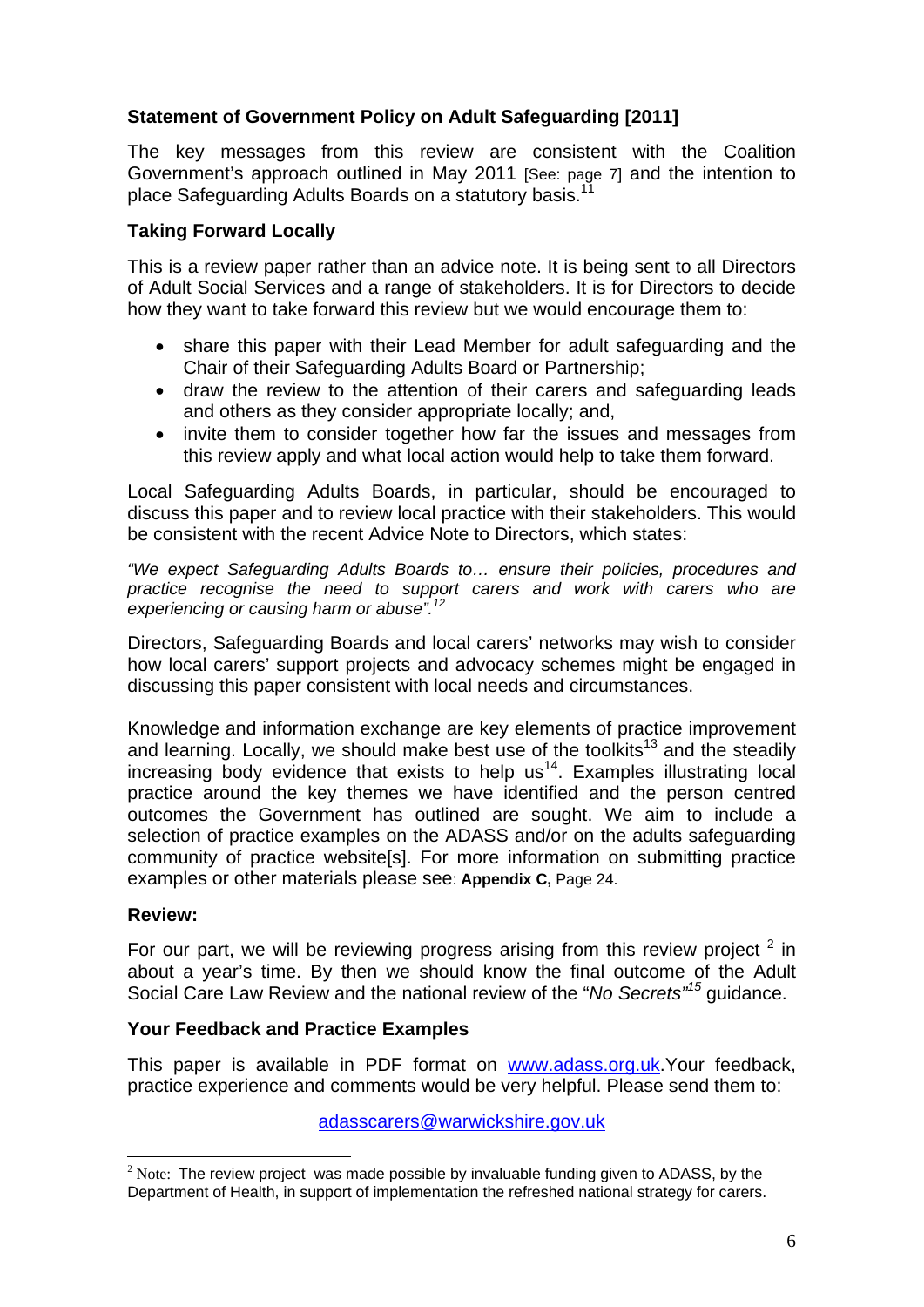## **NATIONAL POLICY - SAFEGUARDING ADULTS**

**Appendix A** to this review sets out the policy context within which we have developed this review paper. As indicated earlier, a formal statement of Coalition Government policy on Adult Safeguarding was issued on 16 May 2011. This policy statement articulates six principles to benchmark local safeguarding adults' arrangements, the outcomes associated with their application and to consider progress. These principles have also been used in draft police safeguarding adults' guidance [2011] currently being consulted upon<sup>16</sup>. They reflect the ADASS approach to safeguarding adults and are:

- **Empowerment:** presumption of person led decisions and informed consent.
- **Protection**: support and representation for those in greatest need.
- **Prevention:** it is better to take action before harm occurs.
- **Proportionality:** proportional and least intrusive response appropriate to the risk presented.
- **Partnership:** local solutions through services working with their communities. Communities have a part to play in preventing, detecting and reporting abuse and neglect.
- **Accountability:** accountability and transparency in delivering safeguarding.

There is, potentially in our view, a seventh principle that might be added: **Learning** from experience and listening to people involved in safeguarding or experiencing safeguarding concerns. We accept Learning could be seen as forming part of the principle of accountability but there may be a case for treating it separately as a means of encouraging more evidence based approaches and knowledge exchange. Having said this, we welcome these principles and they are reflected in the approach of this short review.

Whilst all the principles are interdependent, the belief that people who have or may have experienced harm abuse or exploitation should be fully involved in and appropriately in control of safeguarding processes will shape them all. As the 2011 Coalition Government policy statement says:

#### *People worked together to reduce risk to my safety and well being*

#### *People worked together and helped when I was harmed*

This is what we want to see. Finally, a powerful reminder from a safeguarding conference in 2009<sup>17</sup> from Luton's "experts by experience". This should be kept in mind when considering the rest of this review around individual safeguarding outcomes:

## *"Let me decide and if I can't it's still about me!"*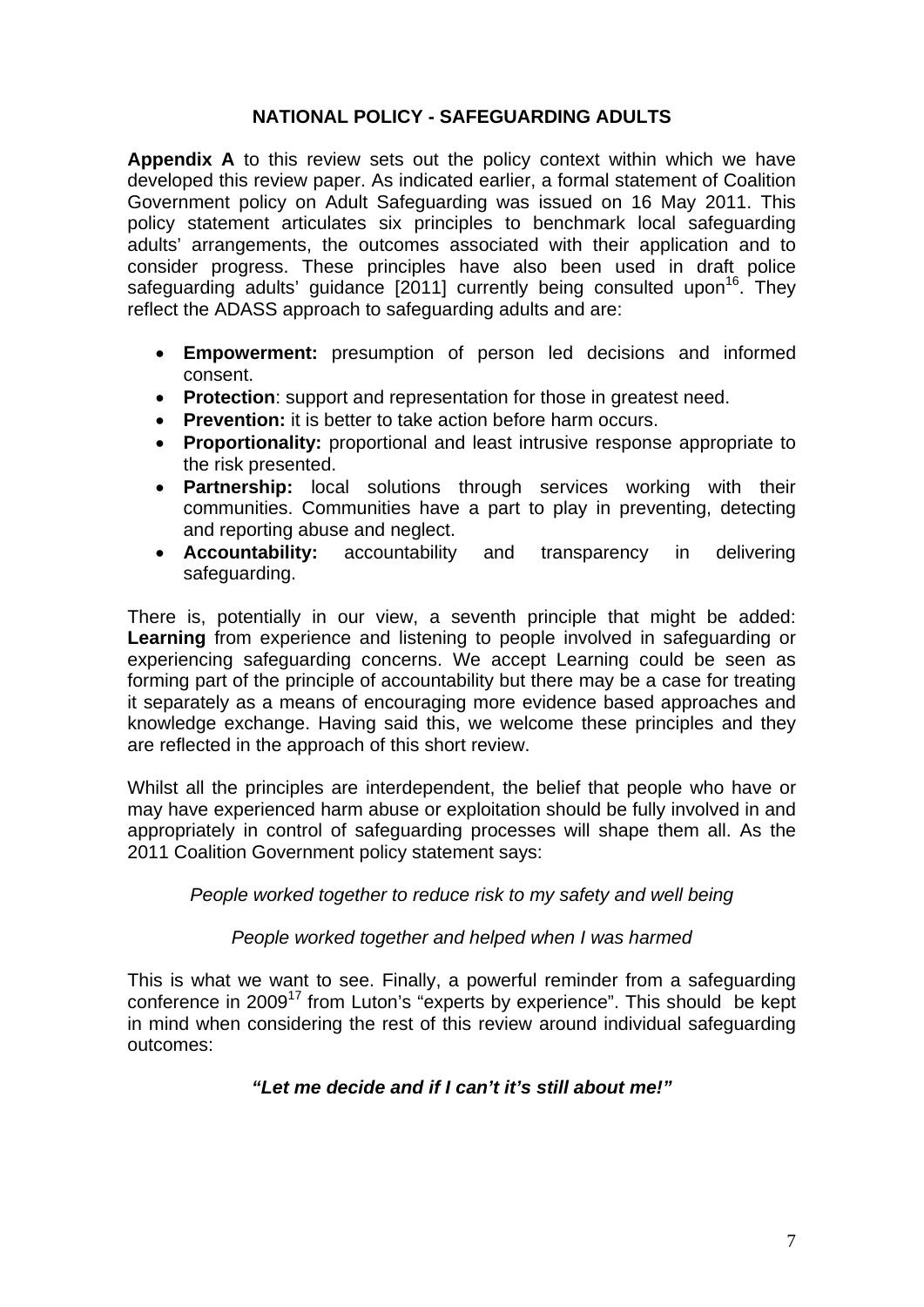## **CARERS SPEAKING UP**

Recognition of risk of harm or harmful behaviours is critical to prevention and protection of people. Communities and carers have important roles in protecting people who may be unable to protect themselves. The Vision for Adult Social Care states:

*"we want to support and encourage local communities to be the eyes and ears of safeguarding, speaking up for people who may not be able to protect themselves. … It is everyone's responsibility to be vigilant." [p.25]* 

This is right. Carers are often well placed to see and say something about their concerns. Some, however, do not do so. If we are to empower carers to speak up, then we need to understand potential barriers to reporting concerns. We can then work to overcome them and ensure staff have the skills and approach to do so.

## **Barriers to Sharing Concerns**

The barriers to carers sharing concerns are likely to be similar to those identified in relating to other comments and concerns mechanisms within health and social care. They may shape carer responses to safeguarding concerns and are likely to embrace:

#### **[a] Issues relating to understanding and awareness**

- lack or awareness or being unsure if it is wrong or not; being unclear about rights and standards or what "abuse" means
- organisational and staff attitudes to concerns defensive not responsive

#### **[b] Issues relating to communication**

- uncertainty about who to go to, how to do so and opportunities to do so
- lack of someone to talk to or a source of trusted advice and support
- difficulty in communication [access, availability, means, or sensory] including language and literacy barriers
- respect or deference to people "authority" roles [sometimes age related]
- unsatisfactory earlier experiences around sharing or raising concerns: staff don't seem to listen or appear to understand concerns; nothing changed or no feedback; "confidentiality"

#### **[c] Issues relating to consequences of saying something**

- feelings of the person they are concerned for: asked not to say or make a fuss, minimisation of events, brought it on themselves etc.
- worries about the impact on the care of the person supported
- difficulty recalling what happened or a fear of not being believed or wrong
- guilt or fear of personal comebacks or being seen as a nuisance or ungrateful for care being given by others
- lack of confidence in following up concerns linked to carer's own emotional pressure and stress
- fear of social services involvement and unwanted care alternatives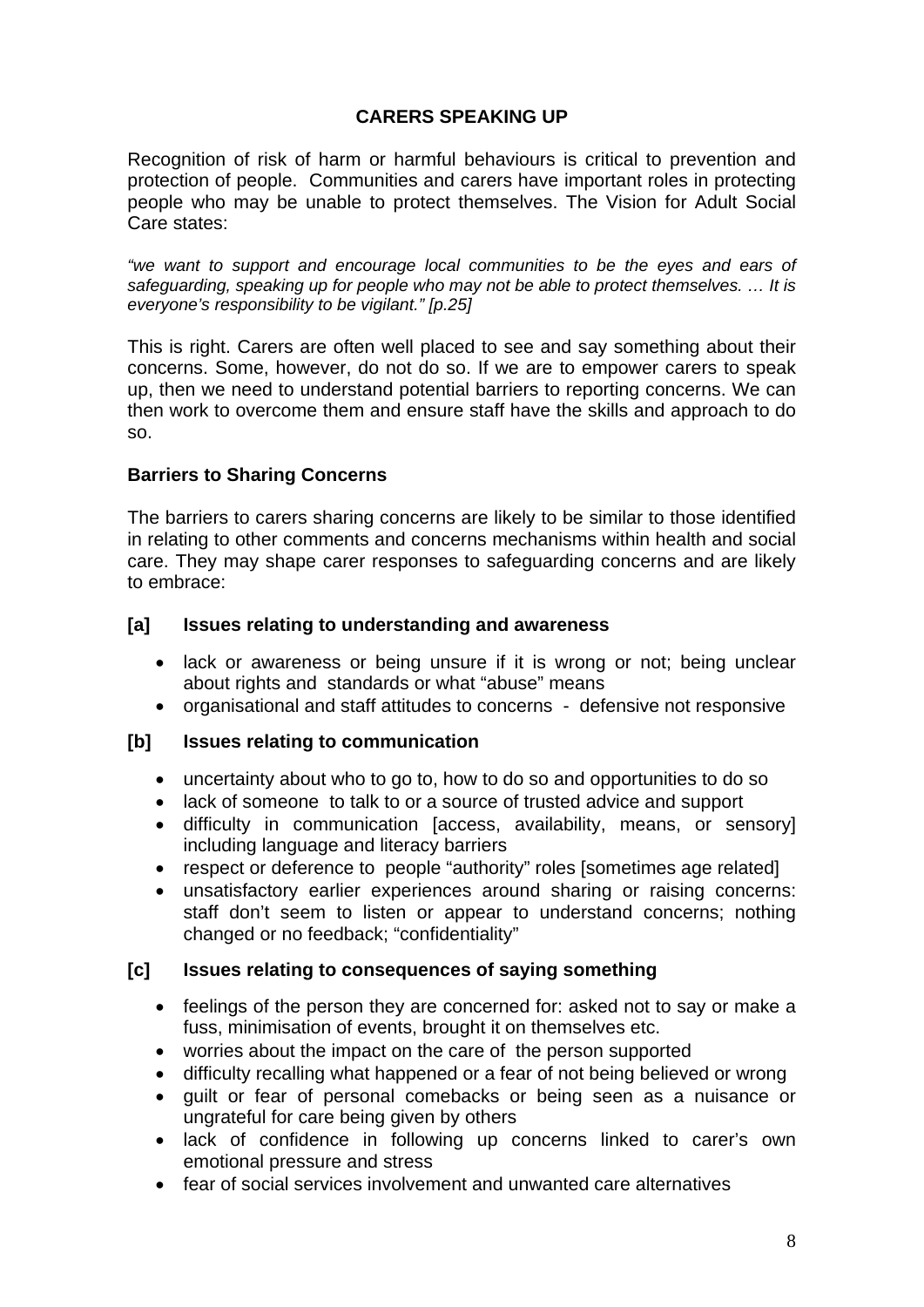The responses<sup>18</sup> to the "No Secrets" consultation touch upon some of these issues. Two messages for carers and safeguarding emerged. They were:

- the importance of linking empowerment to safeguarding; and,
- safeguarding decisions are personal while empowerment is everybody's business.

Safeguards against poor practice or risk of significant harm arising from abuse or neglect are integral to personalised and effective care and support. Carers can help us to understand what is going on and about the risks faced by the person they support and know well. Carers are often well placed to spot distress and to offer support during a safeguarding investigation where this is appropriate.

Their knowledge as "expert partners" and often as "advocates" for the person they support can be helpful in scoping and managing risks in a proportionate, enabling and sustainable way. Where carers are not involved or treated as partners who are listened to, the chances of unrecognised or unreported risks of abuse and neglect may well increase. We should always listen carefully to what a carer has to say and to retain an open mind about this.

## **Information and Advocacy**

Information and independent support can be critical components to making an alert. "*Speaking up to Safeguard*" 19 illustrates the contribution advocacy can make in promoting protection and self protection of older people vulnerable to abuse. The report quotes evidence<sup>20</sup> from the Commission for Social Care Inspection. This said:

*"… councils, care providers and regulators all have crucial roles to play in ensuring that the essential elements of prevention and early intervention are in place, namely:* 

• *people being informed of the right to be free from abuse; and supported to exercise these rights; including having access to advocacy." … [p.9]* 

A joined up local approach to advocacy would be helpful. Access to individual advocacy for people using care services or carers entitled to an assessment of needs is often difficult to obtain. The Vision for Adult Social Care encourages us to be strong about rights to independent advocacy and the standards to underpin it. Advocacy can be especially valuable where relations between the carer and council may be difficult or at risk of deteriorating into a combative cycle where the chances of abuse or neglect may become higher.

#### **Empowering Communities and People**

One safeguarding adults training DVD [Surrey] has as its key message "… *because you said something*". Staff, volunteers, communities along with carers all have an important role in speaking up for people who may be vulnerable, more at risk of harm and less able to protect themselves. Getting this message across is one of the keys to prevention, recognition, reporting and responding to neglect and abuse; in enabling people to feel supported and to maintain a sense of choice and control over their situation.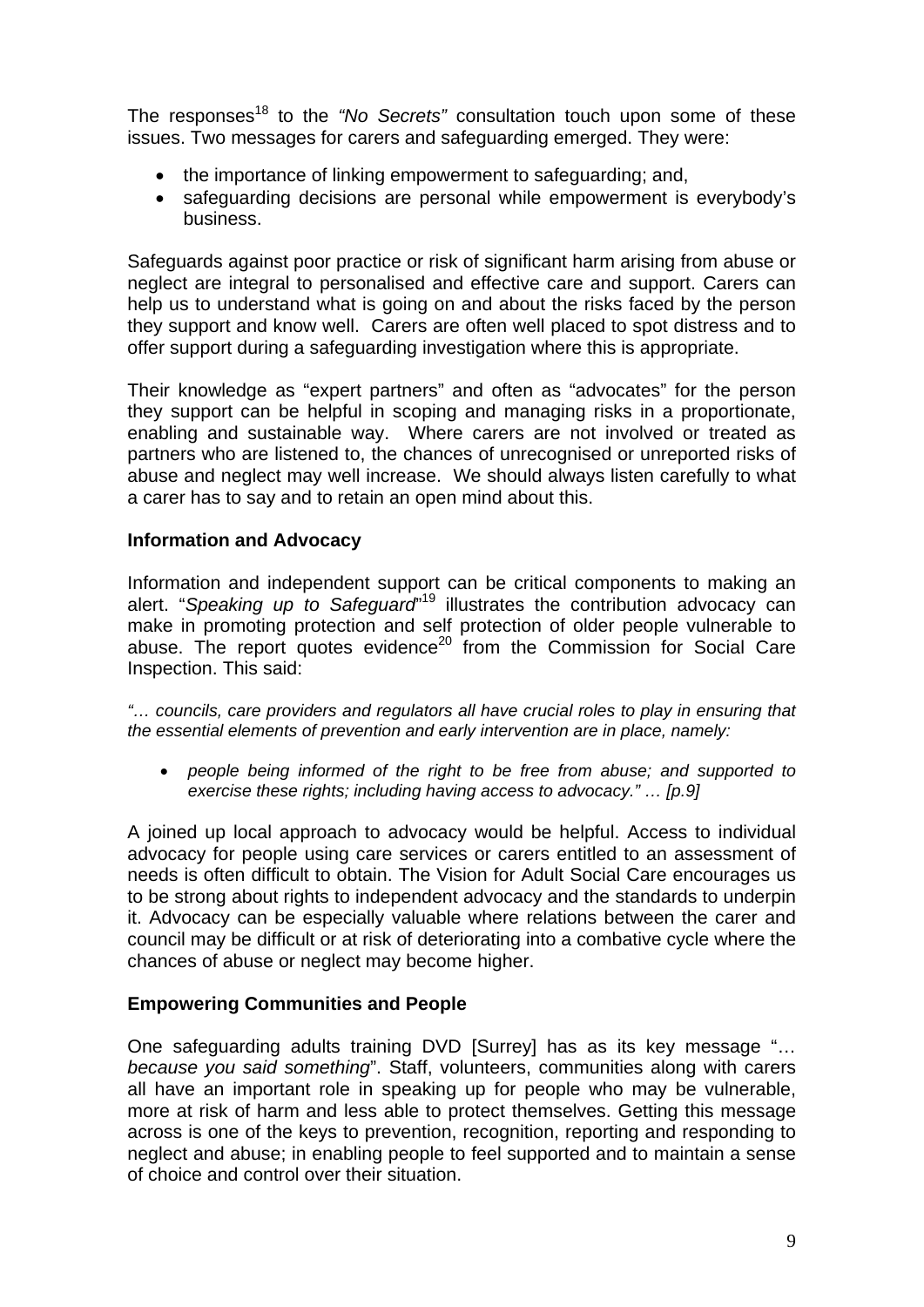It is right to remind ourselves about these issues and reflect on their meaning for what we do, why we do it and how we do so in the context of safeguarding adults at risk of harm. They point with considerable force to the need for empowerment of communities and carers consistent with the principles of safeguarding we have described. We accept commissioners, care providers and professionals need to become better at:

- hearing the voices of victims of abuse and neglect at home or in other settings;
- balancing rights, risks and responsibilities and enabling people to weigh up risks and benefits of options whilst keeping themselves safe and in control;
- adopting risk management approaches to care and support that promote independence, re-ablement, choice and control linked to clear outcomes rather than constrain people's freedoms and choices;
- understanding how perceptions about what safeguarding involves or may lead to can inhibit or promote reporting of concerns.

The experience of the past is that all too often abuse in care settings comes to light when someone from outside, such as a carer, family member, friends, a student on placement or a new member of staff sees things with "a fresh pair of eyes" and raise concerns. How such concerns are responded to will be critical as the material at the start of this section illustrates.

Equally important is awareness and recognition of the signs of "*institutional abuse"*. This can occur in any setting where health or social care is provided. Abusive behaviour can become part of the accepted custom and culture within an organisation<sup>21</sup>. Silence in these circumstances is to condone what is happening. Risks can be reduced considerably if those who work within care settings have the leadership, support, training, safe recruitment practices and operating culture that mean all staff are committed to person centred standards; know what poor care or abuse and neglect are; accept their responsibility to do something about it when they see it or are told about it; and, have the essential competencies on safeguarding $2^2$  and working with carers  $2^3$  and management support to do so.

If we focus on empowering communities and carers to speak up, we must also accept responsibility to make sure that care professionals are really listening, responding and learning from what they have to say. This may require some shifts in organisational cultures and procedures. It emphasises the need for evidence and systematic evaluation to inform competencies and practice and promote organisational learning on effective safeguarding and support of carers.

These are not challenges for adult social care alone. Statutory Directors of Adult Social Services, in their leadership role for safeguarding adults, will have a key role to play. So, too, will local Health and Well-being Partnerships and Safeguarding Adults Partnerships in developing robust policies and procedures that support carers and person led responses to concerns about abuse and neglect and effective community engagement.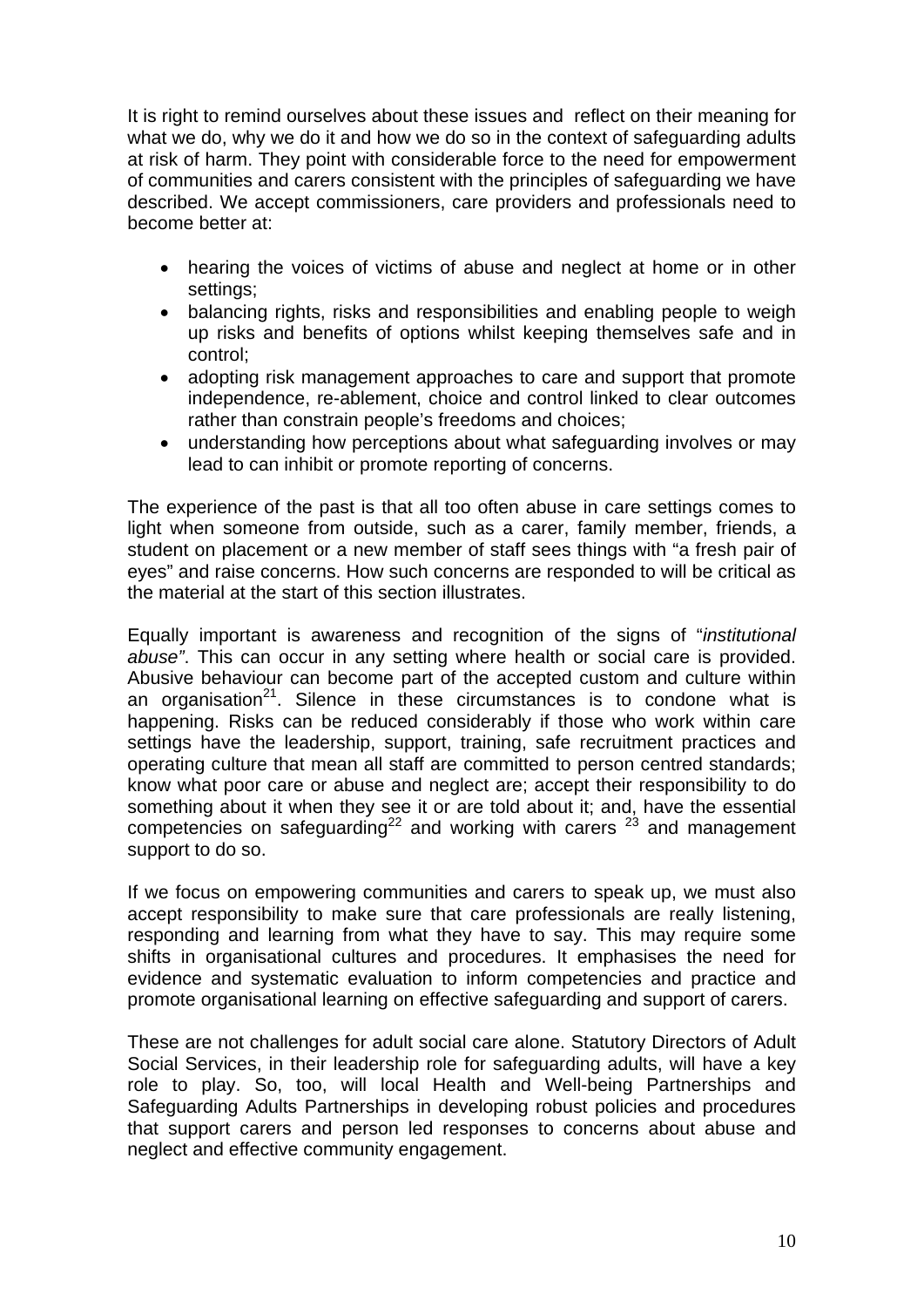## **CARERS AT RISK OF HARM**

The risk of deterioration in carers' health and well-being as a consequence of their caring responsibilities is well documented<sup>24</sup>. For some this is seen as something that comes with the territory: the price of caring. There is a point, however, where the behaviour of the person supported, intentionally or not, can fall into the category of abuse. Recognition, reporting and responding to carers at risk of harm in these circumstances may not be easy. The situation may be complicated by carer denial, or guilt, or by a sense of shame in asking for help, or by the existence of some areas the carer may not be confident about.

#### **When Risk Increases**

Risk of abuse increases where the carer is isolated<sup>25</sup> and not getting any practical and/or emotional support from their family, friends, professionals or paid care givers. Potential signposts to situations where abuse of carers is more likely include those situations where relationships and/or communication are unsatisfactory and the person supported:

- has health and care needs that exceed the carer's ability to meet them: especially where of some duration;
- does not consider the needs of the carer or family members;
- treats the carer with a lack or respect or courtesy;
- rejects help and support from outside; including breaks;
- refuses to be left alone by day or by night;
- has control over financial resources, property and living arrangements;
- engages in abusive, aggressive or frightening behaviours;
- has a history of substance misuse, unusual or offensive behaviours;
- does not understand their actions and their impact on the carer;
- is angry about their situation and seeks to punish others for it;
- has sought help or support but did not meet thresholds for this; and
- the caring situation is compounded by the impact of the nature and extent of emotional and/or social isolation of the carer or supported person.

Such risk factors tend to be greater where the carer lives with a person with dementia<sup>26</sup> or is a partner or close relative. Some local procedures<sup>27 28</sup> do recognise that a carer may also be an adult at risk. Timely and careful assessment is seen as critical. In such circumstances, the focus of local safeguarding work invariably embraces potential needs for support on both parts. This may include exploration of capacity for change in order to decrease the risk of further harm. Even where support is available some carers may still feel unsupported and unrecognised. Information and advocacy support may help.

Dementia is a progressive disease and care givers are often faced with escalating demands. These may include emotional, social, physical and financial burdens and having to cope with behavioural and personality changes that are of concern. Carers can become "hidden victims" of abuse. There is some evidence that carers of people with dementia are more at risk of experiencing depressive symptoms<sup>29</sup>. These can be overlooked or go undiagnosed and untreated.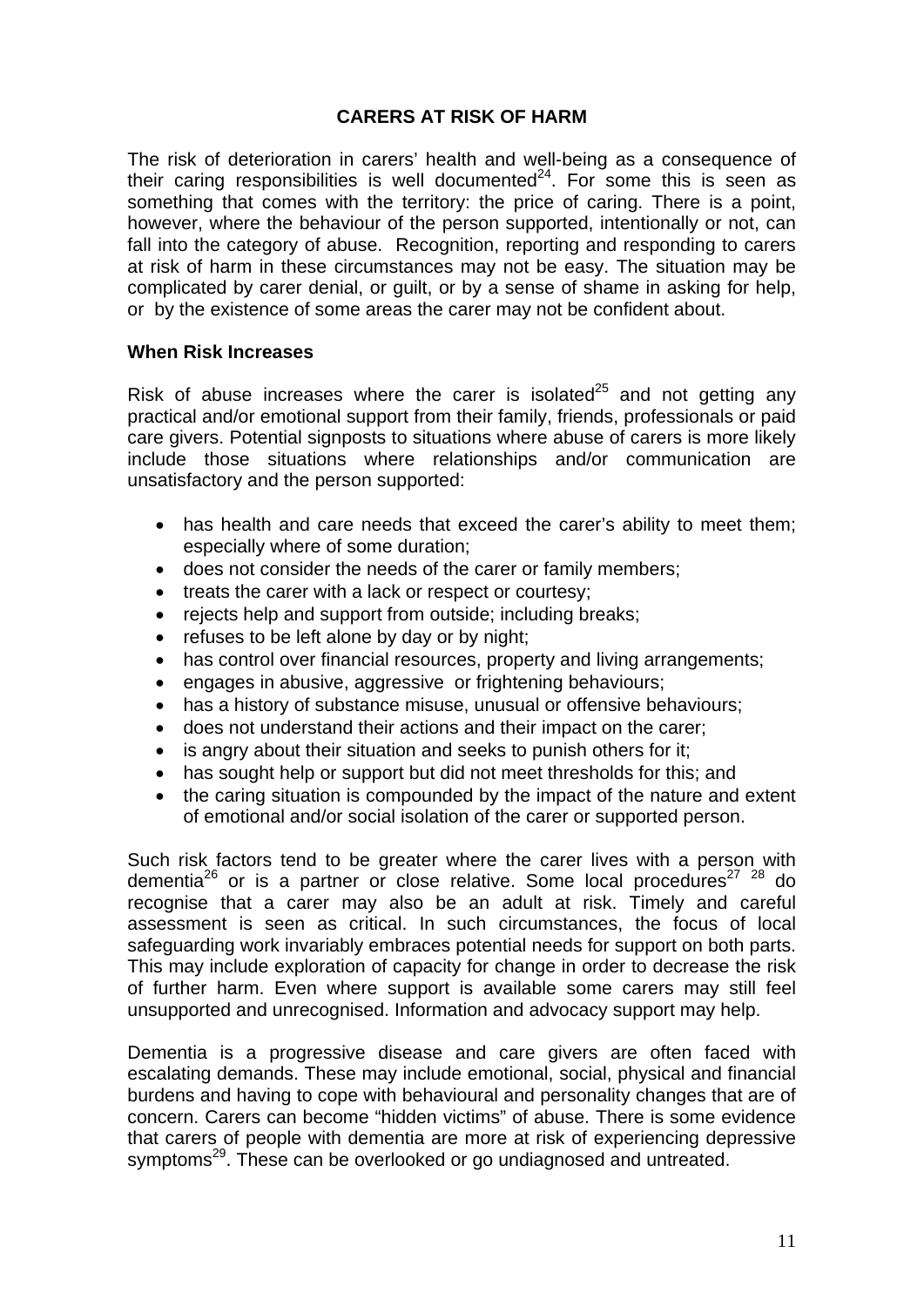There may be risks of financial abuse where carers who are trying to support a relative involved in serious substance misuse. Where carers feel powerless they may feel less able to report that they are experiencing abuse. The possible consequences for the supported person of sharing concerns about, for example, violence directed towards them or stealing, may also lead to silence.

Some carers and the person they support can be the target of anti-social behaviour by people in their local community. The most graphic example of this is the 2008 report on A  $\&$  B<sup>30</sup>. This report confirmed the need for more awareness of the impact on those affected, the importance of joined up responses and the scope for holistic action for people at risk of harm. We should all keep these messages in mind.

## **Reflecting Rights**

Carers have rights. There is a professional responsibility to respect those rights and to inform carers about them. A systematic and general failure in this respect could amount to abuse if the tests of vulnerability or significant harm can be evidenced. Just as there are pressures on carers there are also pressures on professionals. Some of these pressures have the potential for *professional abuse*<sup>31</sup> of carers and users. The dividing line between professional insensitivity, rudeness or not involving carers as partners and the threshold for safeguarding is far from clear. The sorts of behaviours that in some circumstances may place people at risk of harm might include:

- deliberately ignoring or not listening to carers or being dismissive
- consistent failure to recognise or respond to carers who seek to share their concerns or needs with professional
- making wrong assumptions about their situation and coping capacity when making decisions about assessment, care and support
- exploiting feelings of disempowerment or deference to people in authority or insensitivity to cultural needs
- arguing in front of carers about agency responsibilities or funding so that they are an object of discussion, excluded, distressed or feel humiliated
- excessive emphasis on the requirements of "confidentiality", within mental health and other areas, notwithstanding guidance on this issue,  $32$  that may place carers at serious risk of harm
- poor management systems, weak care monitoring, lack of supervision and leadership mean that what happens is not picked up or seen as poor practice or neglect that can lead to service failure or significant harm.

Such situations are not always recognised or reported by carers or by staff. Carers may not always complain about lack of assessment or failure to consider their needs and wishes. It can be particularly complex where unresolved disputes around care and support and subsequent actions by carers may call into question whether the carer is acting in the best interests of the supported person. Whilst the evidence is limited, there are indications $33$  that some older carers and those from black, asian and minority ethnic groups find difficulty with, or are intimidated by, organisational behaviours. Carers in this situation may come to feel that it is *"OK not being OK"* when it is not and be left to get on with life.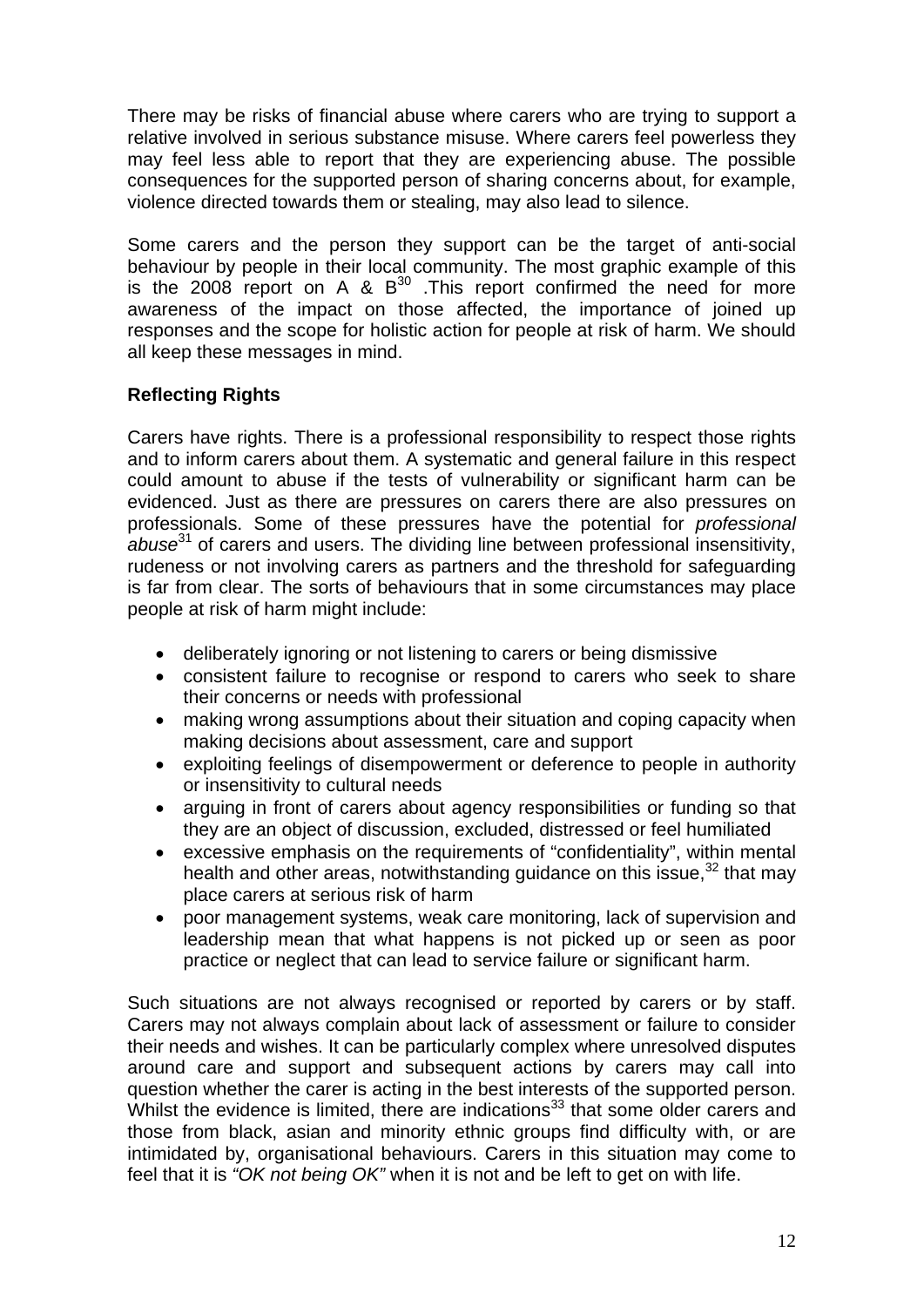## **CARERS WHO HARM**

Harm by people who take on or find themselves in caring roles as defined in this paper [See p.2] is a rather neglected area for research. There is an increasing body of material, however, to guide us towards supportive practice and proportionate responses that secure prevention and protection from harm. Much can be done within existing policy and practice guidance and should be linked to a shared understanding with the supported person about their desired outcomes.

Recognition and reporting can be difficult. Understanding common risk situations can be helpful. Making risks clear and understood is important to their management within processes of personalised care and support where people maintain choice and control over their lives. We need to understand that some professionals may have concerns about unintended consequences for the family of engagement with safeguarding. To some, safeguarding seems process driven or criminalising rather than as person centred, proportionate and protective.

Some of the situations that place carers more at risk of harm also have within them factors that increase the risk of carers being involved in causing harm. This potential vicious circle is something that early intervention, information, sensitive assessment and skills in carer support and recognition can help to avoid.

#### **Recognising Risks**

Research<sup>34</sup>, the 2011 SCIE review<sup>35</sup> and some local procedures<sup>36</sup> helpfully identify risks of harmful behaviour, whether intended or not, by a carer. These risks tend to be greater where the carer:

- has unmet or unrecognised needs of their own
- are themselves vulnerable
- has little insight or understanding of the vulnerable person's condition or needs
- has unwillingly had to change his or her lifestyle
- are not receiving practical and/or emotional support from other family members
- are feeling emotionally and socially isolated, undervalued or stigmatised
- has other responsibilities such as family or work
- has no personal or private space or life outside the caring environment
- has frequently requested help but problems have not been solved
- are being abused by the vulnerable person
- feels unappreciated by the vulnerable person or exploited by relatives or services

The seven most commonly reported situations by  $\text{GPs}^{37}$ , where it is reasonable to consider the risk of elder abuse or neglect, were seen as including:

- Carers with problems of their own e.g. psychological, alcohol
- Older people with dementia who are left alone all day
- Older people in households where too much alcohol is drunk
- Carers who get very angry about the burden of caring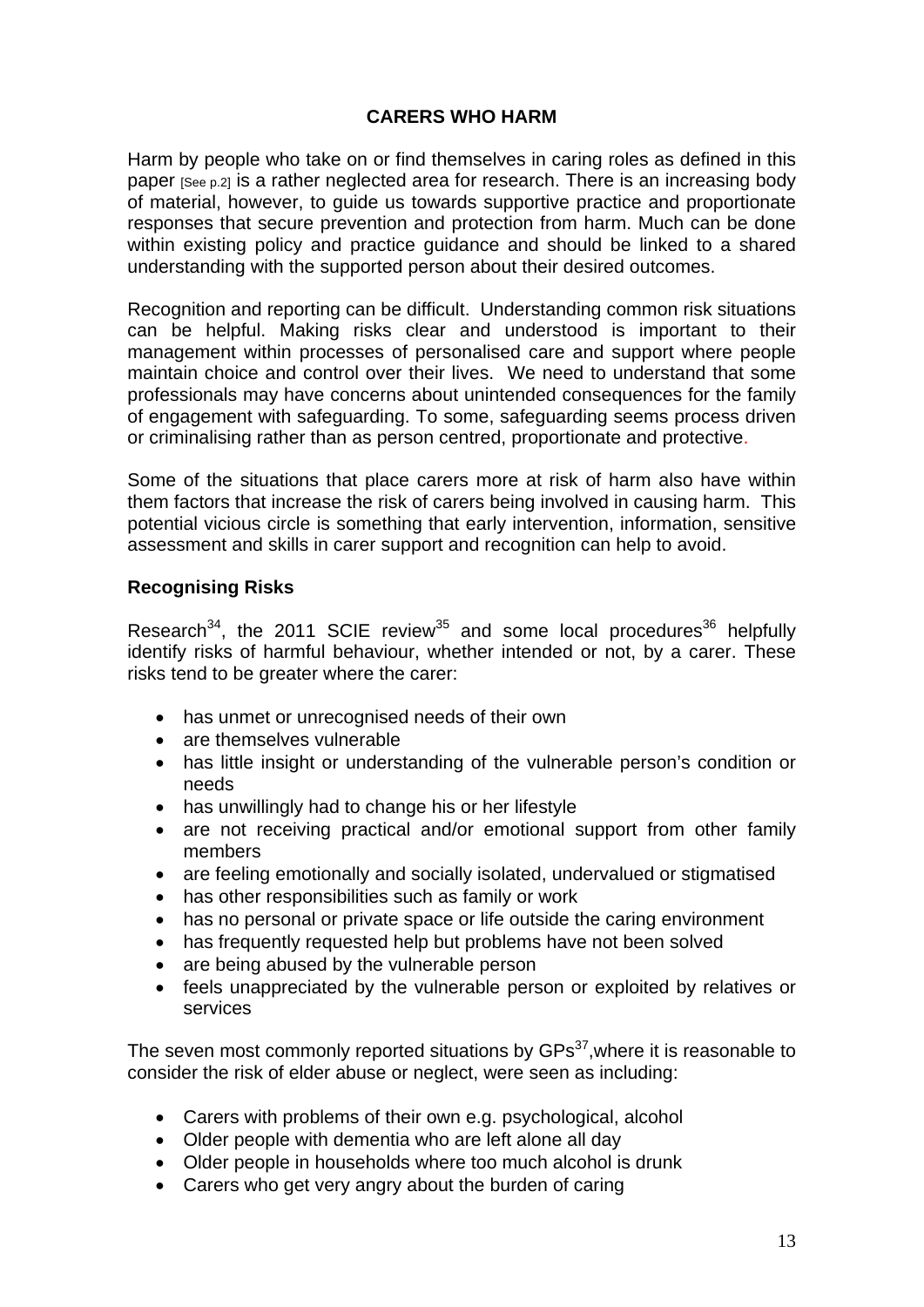- Older people with dementia who are violent towards their carer
- Carers who are unable to meet properly the needs for daily care of the older person
- Older people living with adult with a severe personality disorder

The recently published *"Pan London*" Safeguarding Adults' Procedures referred to earlier confirm the importance of assessment. They identify many of the factors outlined above and in addition include:

- The presence of health and care needs that exceed the carer's ability to meet them
- The extent to which carers understand their actions and their impact on the person supported
- The existence of minimal or no communication between the adult at risk and the carer either through mental incapacity, poor relationship or choice
- The nature and extent of any financial difficulties; including any surrounding the management of money of person supported
- Whether there is a lasting power of attorney or appointeeship
- Long standing relationship difficulties with the person supported

#### **Carers of People with Dementia**

A research paper in 2009<sup>38</sup> indicated that around half of the family carers involved reported having been abusive in some way within the last three months. Verbal abuse was the most commonly reported. Physical abuse was much less common and this included fear of doing so. Whilst based on a small sample and needing careful interpretation, this research suggests a need for local policy and practice to consider, with the spectrum of behaviours and the best interests of the supported person foremost in mind, the contribution of:

- local strategies for preventing, recognising, reducing and responding to stress related risks from carers providing substantial care for someone with dementia with whom they live;
- local strategies for enabling carers to recognise and share risk of abuse and neglect without fear of an automatic referral for adult protection and /or risk of removal of the supported person with dementia; and
- local strategies for improving recognition of and reductions in carer anxiety, depression, reshaping unhelpful care and support practices and encouraging awareness of appropriate coping mechanisms.

#### **Unintentional Harm**

Abuse or neglect does not have to be deliberate, malicious or planned. Sometimes events and actions may be clouded by stress and isolation brought on by caring. Often, carers will be trying their best and some may not have the information they need. Carers may not know what is or is not the right way to do things [e.g. moving and handling]. They may feel what they are doing is all-right if it keeps the person safe [e.g. restraint or no independent travel]. It may involve a reluctance to change or to listen to the case for change. The need for change may be seen as criticism or as a lack of real understanding about their situation.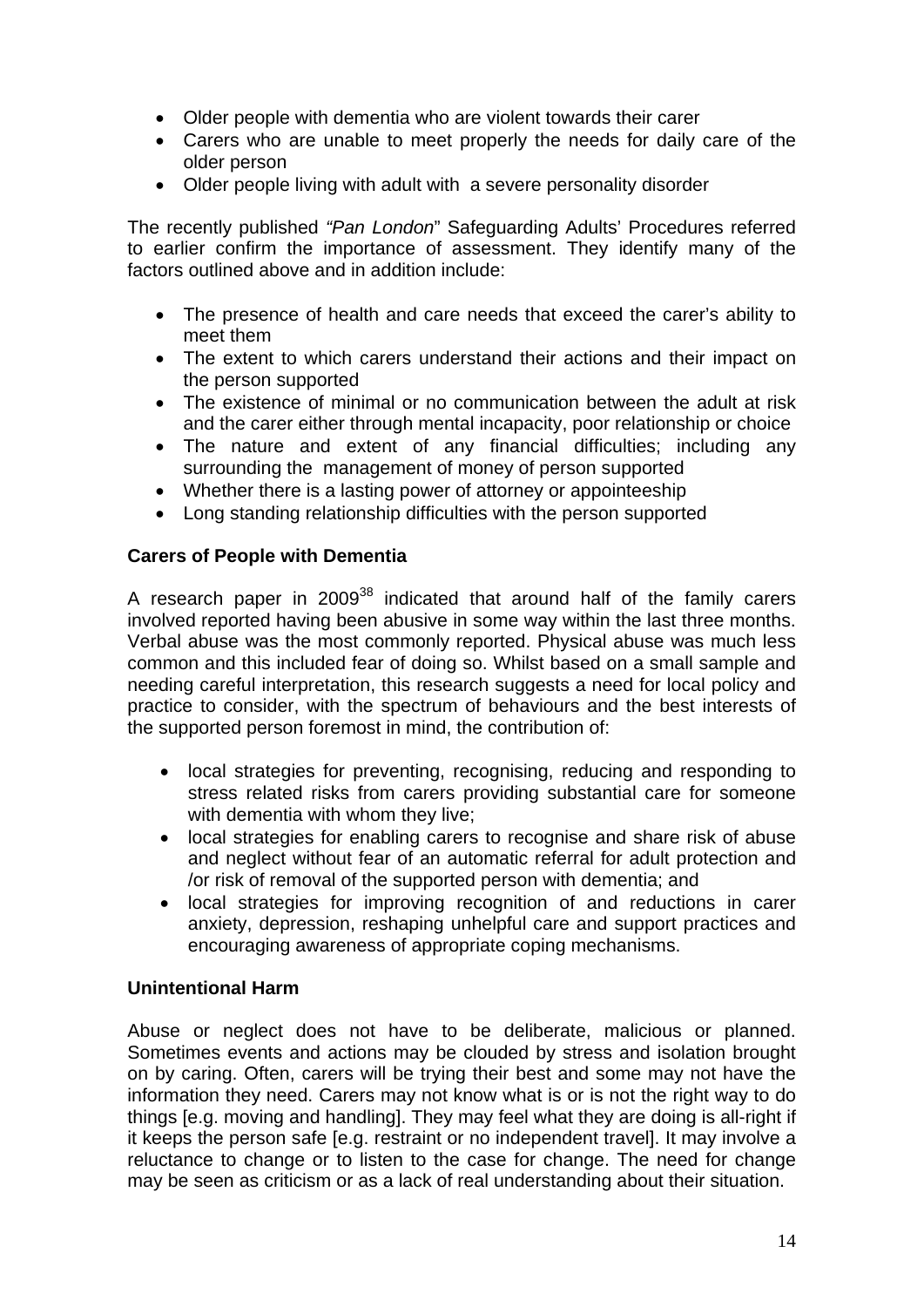The latter may be a particular issue for some parent carers of adult "children" for whom they have given a lifetime commitment. Pressures on such carers can increase at times of service change and the emphasis on more independence, choice and control. The process of ageing will take its toll on both carer and cared for. This can lead to *mutual caring*, the extent of which may not be disclosed. It may also lead to inappropriate restrictions on choice and daily living.

In some cases both the carer and the supported person can be considered to be vulnerable and more at risk of harm. The needs of the adult at risk who is the alleged subject of abuse should be addressed separately from the needs of the person alleged to be causing them harm. The risk of further abuse must always be considered along with the extent to which the abuse or neglect flows from the needs of the person causing or at risk of causing significant harm.

There may also be situations where a previously dominant parent has become dependent and role reversal has taken place. Increasing dependence can be perceived as being "difficult". Role reversal may be resented or become a source of anxiety to the carer. The potential for adverse impacts on understanding, care and support suggest careful assessment. "*Whole family"<sup>39</sup>* approaches and *"family group conferencing*" 40 tools may be of particular value in such situations.

Combative relationships between carers and professionals may cloud responses by both to concerns. They may complicate perceptions of council involvement in safeguarding processes and concerns about "what happens next". Again, family group conferencing may be helpful in this context in exploring the issues and in finding person centred and proportional action that reflect desired outcomes.

#### **Intentional Harm**

Some actions by carers or their impacts may be unintentional and arise from lack of coping skills or unmet needs. Others may be intentional. The issue is always one of impact on the individual affected by the carer's actions or lack of action. Outcomes should be person centred and not process driven. Careful assessment risk enablement; consistency and competence in safeguarding functions; and, in working with carers<sup>41</sup> are all essential.

Families and carers make an invaluable contribution to society. Support of carers is seen as integral to the way agencies seek to work. We need to keep in mind, however, the potential of *"the rule of optimism"[See: Endnote 8]* to affect professional perceptions and recognition of risk of harm, abuse or neglect. This may arise from: generalised assumptions about "carers"; uncritical efforts to see the best; concerns about consequences of intervention; minimising concerns; not seeing emerging patterns; or not ensuring a consistent focus on the person at risk.

Situations where harm is not inadvertent but arises from harmful intent on the part of the carer may not be seen as such. Exclusion of agencies may be accepted with a consequent impact on ability to protect from harm. Such cases are the exception but they exist. Some are starting to come through Serious Case Review processes<sup>42</sup>. We should be alert to them. It is in the interests of all carers that we are. Deliberate acts of harm or omission leading to neglect should always engage safeguarding procedures and police referral as appropriate.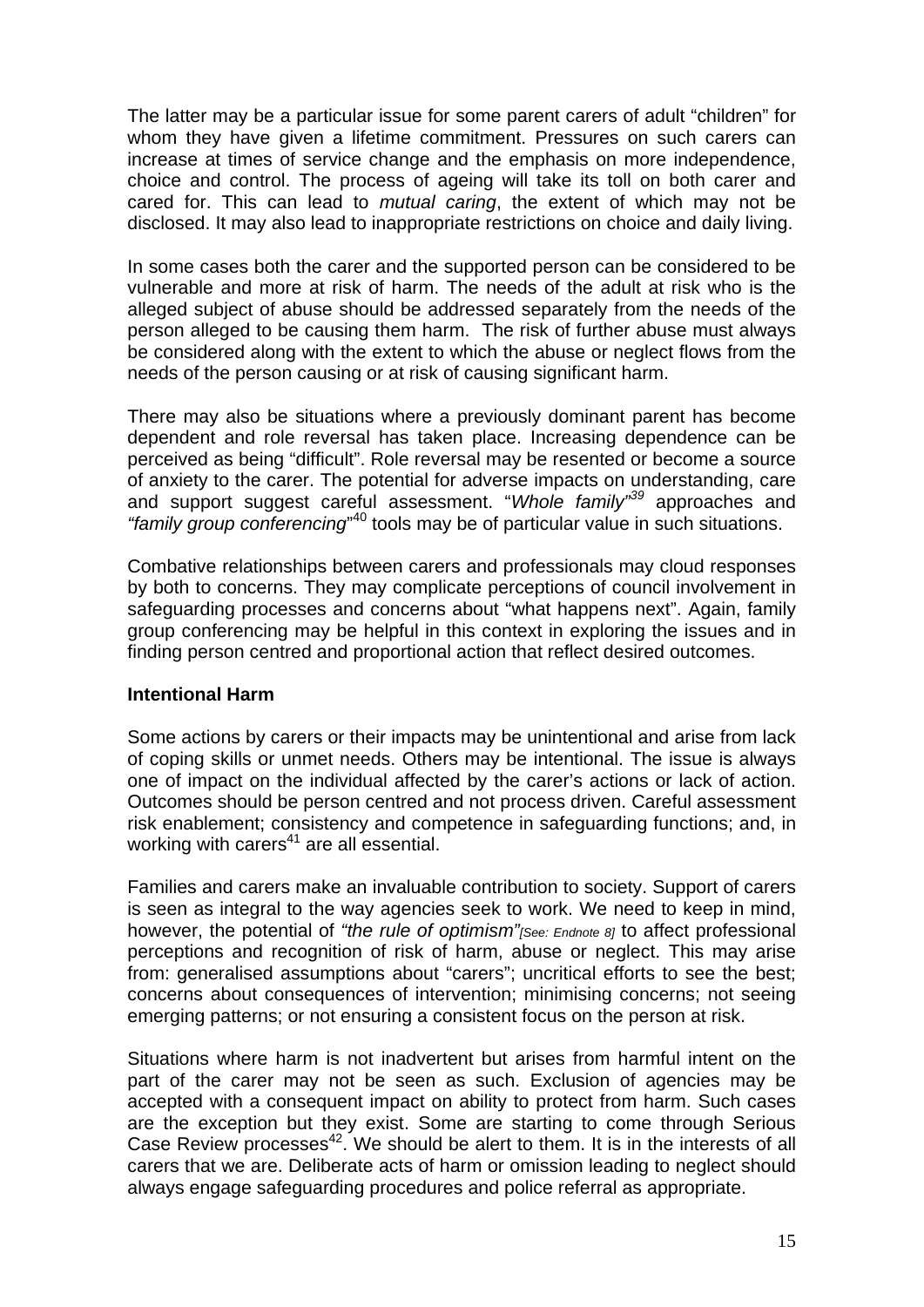## **MOVING FORWARD LOCALLY**

As leaders in social care, ADASS believes it has a particular role to play in supporting the national vision for adult social care and priorities on carers. It does this by offering professional leadership through resources like this review.

Local progression of the national competence framework for safeguarding adults<sup>43</sup> is something all local partnerships should consider. Equally, joint training and local awareness work with General Practice are also needed to develop stronger referral pathways that are seen as person centred and proportionate to risks presented rather than as simply process driven. We should all remember that a better understanding of risk of harm can be critical to prevention from significant harm in the first place. This should be the aim.

We need to build on what works. The *Vision for Adult Social Care* and the recent Coalition Government policy statement encourage us to have a good idea locally whether or not what we are doing is making a difference and leading to improved outcomes. Councils and local partnerships need to satisfy themselves there is reasonable assurance around practice and outcomes not just for carers but for safeguarding adults generally.

As care professionals we have a responsibility to help prevent abuse by understanding how it can arise and how to report and respond to abuse and neglect when it does. Many of the respondents to the *"No Secrets"* review wanted to see safeguarding leadership as being part of wider approaches such as health and well being and community safety. To this we would add social inclusion and personalised care and support as key components of the context for sustainable local action.

As some local procedures<sup>44</sup> remind us, risk cannot be eliminated: risk is an inevitable consequence of people making decisions about their own lives. What matters is that we work with people to help them recognise risks and develop a shared understanding of what can be done in terms of living their life as they would wish, whilst reducing the risk of harm they may experience.

There is, however, always something we can learn about how we do things; how to do them differently and how to get better outcomes**.** This section seeks to bring together some suggestions for practical learning and improvement at local level. They are not a prescription for local action. Rather, they are series of themes and suggestions arising from this review. They are intended to encourage local discussion and action that fits locally; promotes use of person led safeguarding principles and ensures support of carers.

#### **LEADERSHIP**

Recognise that Statutory Directors of Adult Social Services are well placed to offer leadership and secure partnership working towards improved outcomes.

Confirm with local leaderships that there is clarity about roles and responsibilities for carers and safeguarding within a local strategic framework, informed by local joint strategic needs assessments and Health and Well-being Boards.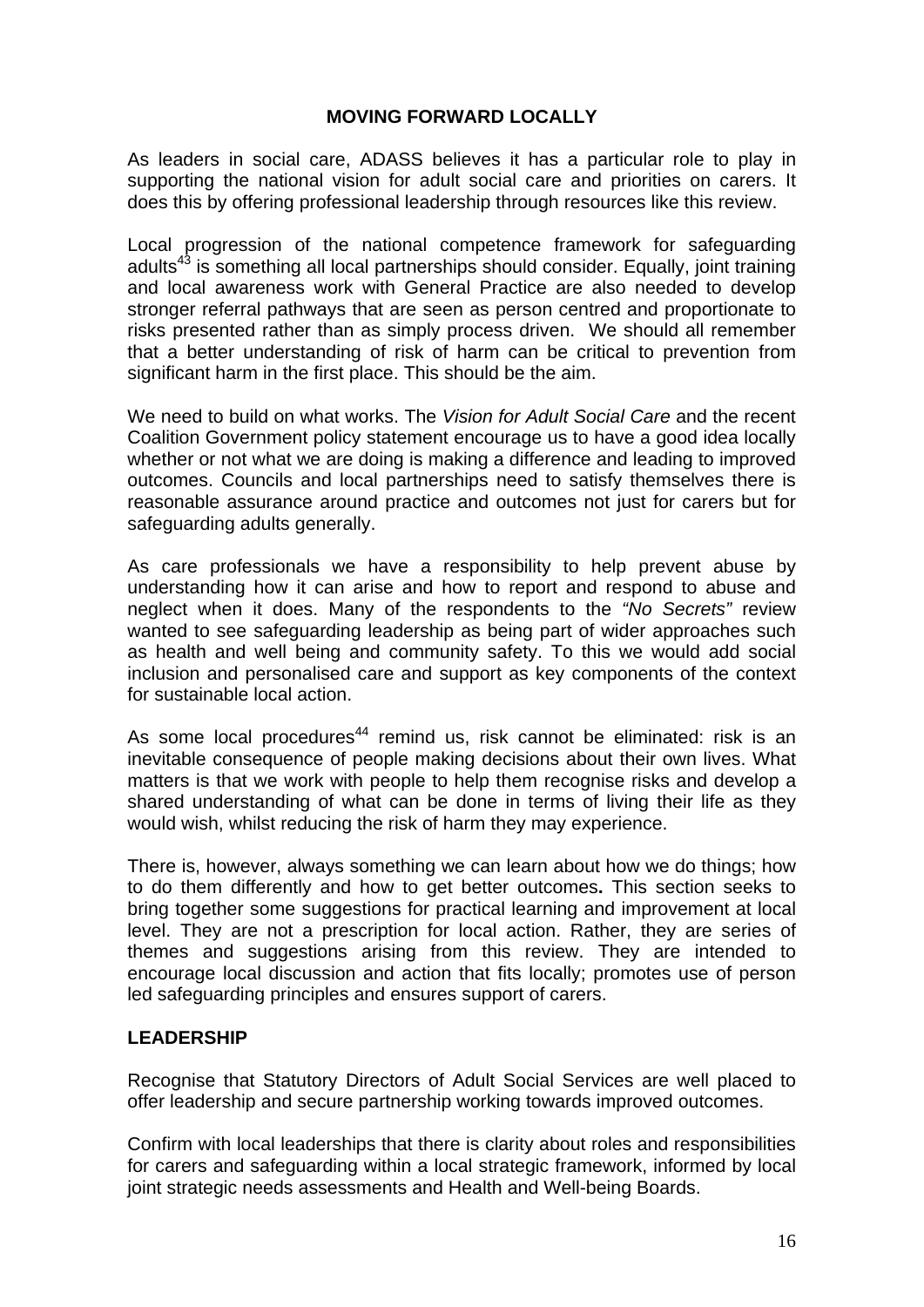Develop local quality assurance on processes and on the monitoring of the management of risks, processes and achievement of positive outcomes.

Review risk enabling and risk management policies and practice to embed integrated safeguarding and personalisation practice within organisational cultures.

Ensure policies and systems are well understood by staff and there are positive approaches to managing risk with all staff understanding support arrangements.

#### **PARTNERSHIP**

Evaluate how far local care pathways include carers as partners in caring and that their role in supporting the cared for person is respected, valued and supported.

Encourage Local Strategic Partnerships, local Health and Well-being Boards, Safeguarding Adults Boards and stakeholders to consider this paper.

Explore with carers and carers' organisations how we might all work together to prevent abuse and protect from harm as part of wider processes of building mutual support networks, engagement and awareness raising within local communities.

Explore the scope for use of emerging audit tools, peer review and toolkits to assist local partnerships in assessing progress and how far safeguarding outcomes are person led.

Engage with General Practitioners, primary care and adult care and housing providers to ensure their views can be fed through and their role as partners in risk management is recognised in evaluating local effectiveness.

#### **EMPOWERMENT**

Seek to ensure that individual care and support arrangements on commencement reflect the wishes and rights of carers and do not make assumptions about caring capacity or willingness to be a carer or to continue in that role.

Review how early identification, intervention and information opportunities are empowering communities and carers, informing choices, improving skills; growing community cohesion and raising awareness of carers' needs and concerns.

Review how far local carer and other advice organisations are engaged in providing information, advice or advocacy support and their potential for growing capacity for self-protection and in improving individual choice and control.

Support carers to identify and make informed choices about how to manage potential risk of significant harm.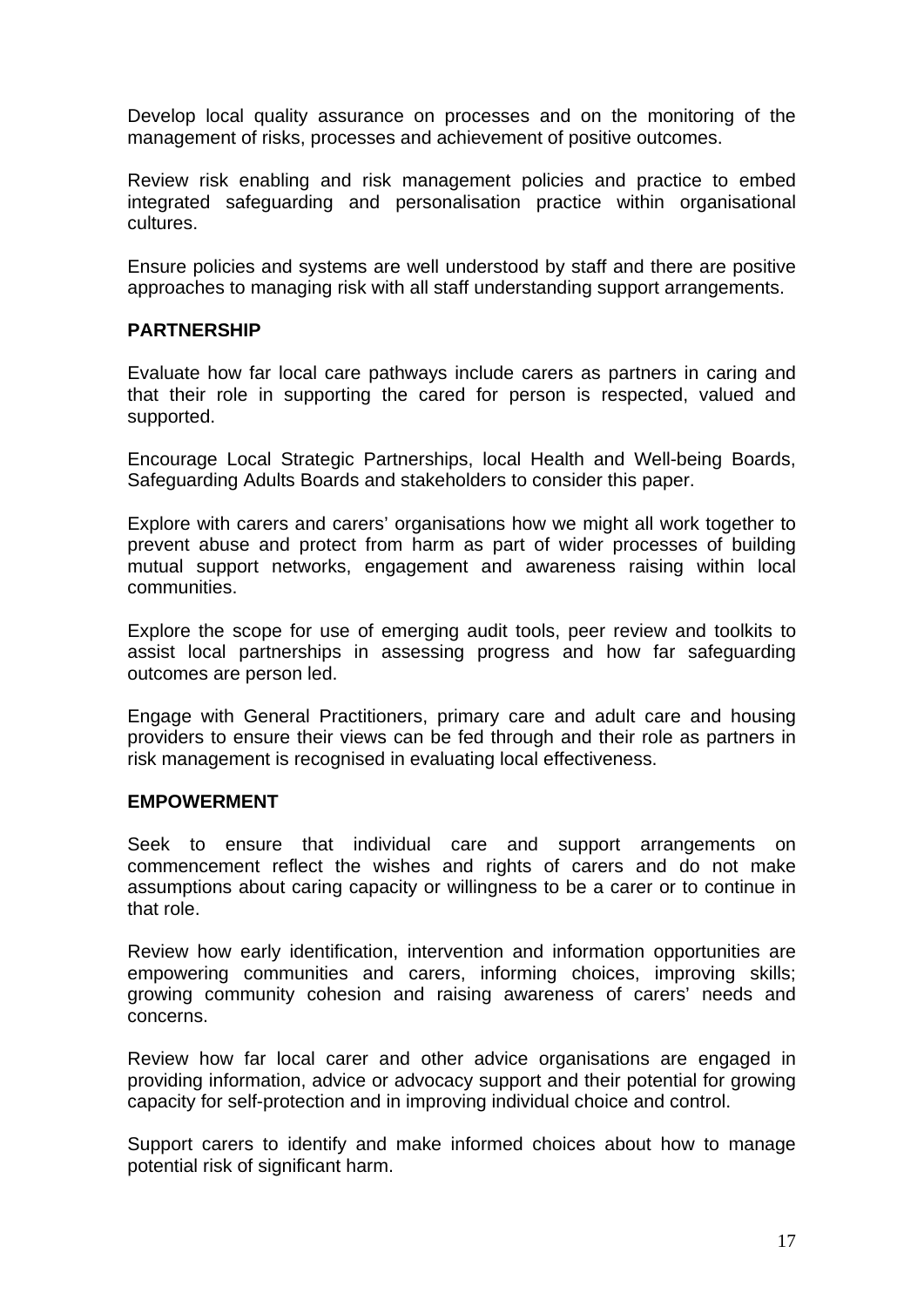### **PREVENTION**

Consider how universal approaches and targeted support can reduce risks of significant harm, abuse or neglect occurring.

Encourage and assist local communities to provide networks of support and to contribute to the design and development of innovative care and support arrangements that maximise choice and independence.

Work with service users and carers to ensure that no health and social care package relies on an inappropriate level of caring responsibilities that is not sustainable or is likely to impact adversely on the independence, rights and health of the carer.

Consider the need for and benefits of incorporating "*keeping safe*" plans within support planning.

#### **RECOGNITION & REPORTING**

Encourage discussion locally about how to help carers stay safe from abuse, reduce risks of carers abusing others and empower carers to help the people they care for to be safe and stay safe.

Confirm that safeguarding is everybody's business and it is all-right for carers, users and communities to share their concerns and feel confident and safe in doing so.

Raise awareness about the standards of care that should be expected; the potential signs of poor care and support and how to pursue concerns.

Explore opportunities for improving recognition within General Practice of potential signposts to risk of abuse and neglect and awareness of the range of responses available to manage risks and person led action to protect adults at risk from significant harm.

#### **PROTECTION & PROPORTIONALITY**

Ensure responses to alerts need to be timely, proportionate, and protect from risk of harm; reflect user and carer expectations around safeguarding outcomes; allow for fears around care alternatives or consequences that may arise; and, avoid disempowerment through dependency.

Promote discussion of how carers' assessments might usefully be seen in a therapeutic context that can reinforce resilience and self-care capacity of families or a carer's social networks.

Encourage "*whole family*", joined up approaches to assessment and support planning that help to consider risks alongside benefits for the carers and the person they support.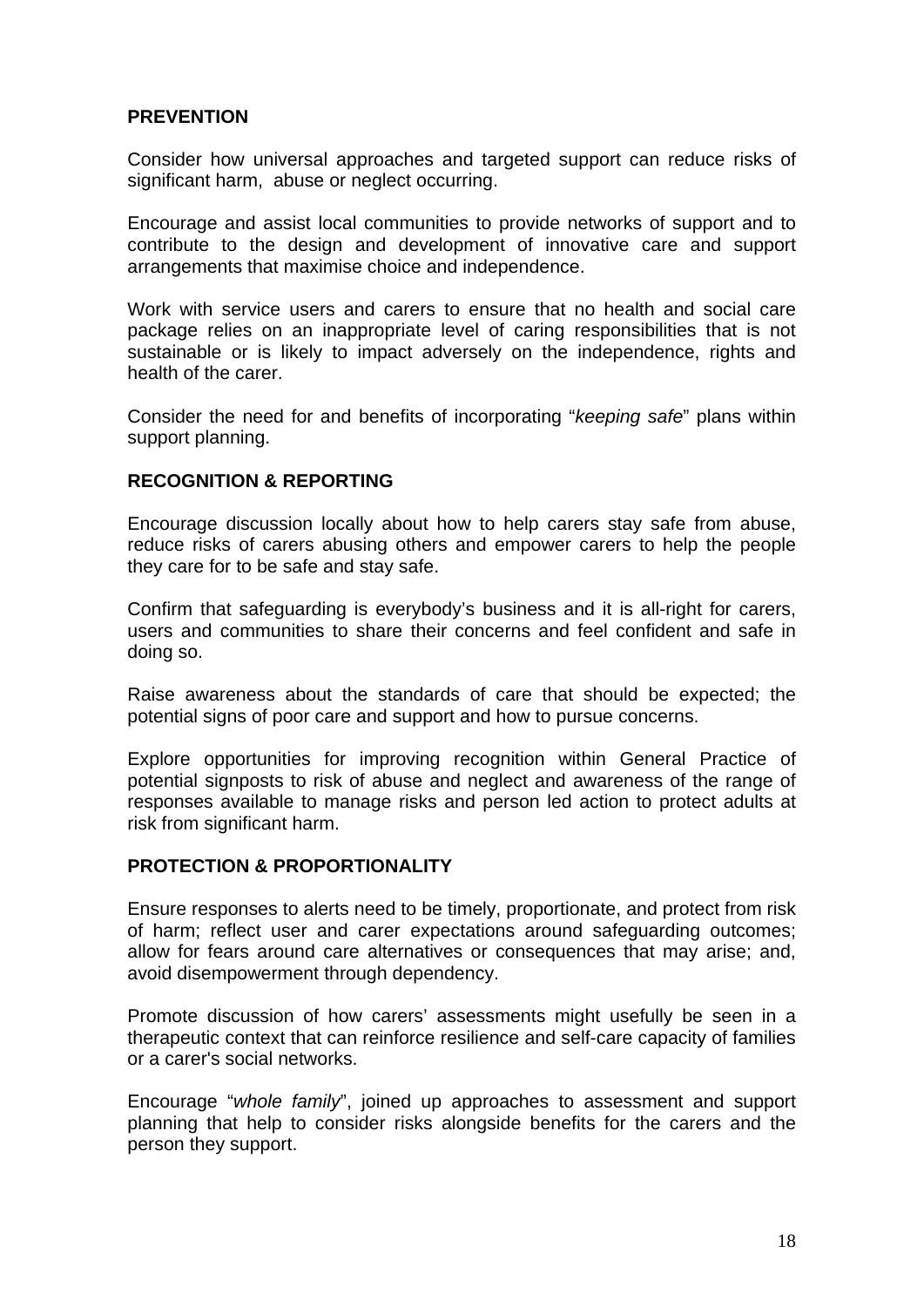Ensure local learning and practice reflects the need to consider professional issues around "*the rule of optimism*" when assessing risk of harm and in framing proportionate responses to them.

### **LEARNING & ACCOUNTABILITY**

Adopt the national competency framework for safeguarding adults to support consistency in local practice and professional supervision.

Improve feedback on experiences of safeguarding processes and outcomes; especially, audits of practice and achievement of outcomes: asking if people feel listened to, safe and whether their rights to control and choice are respected.

Explore, as part of cross-sector workforce development and supervision, how organisational and professional cultures amongst staff and volunteers promote or inhibit recognition of carers at risk of abuse or engaging in abusive behaviours.

Improve links between research and practice to promote a better understanding of prevalence; why people might behave in certain ways; and how the risk of abuse or neglect can arise.

Review knowledge and skills dissemination and development to staff, users and carers and test effectiveness through feedback.

Promote shared understandings about how local programmes for personalisation and safeguarding adults are able to contribute to improved recognition and prevention of abuse.

Consider the scope for improvement and learning through audit, self assessment linked to benchmarking, peer review and challenge.

Explore with Elected Members the scope of Overview and Scrutiny work in relation to safeguarding adults' activity and the work of local safeguarding adults' partnerships [e.g., Annual reports and reviews]

Encourage all Elected Members and Non-Executive Members of partner statutory organisations and partner organisations to receive safeguarding adults' awareness training. Ensure they know how to refer concerns[alerts] raised by local people or by local communities.

Report back to people and professionals on progress being made and where more needs to be done to generate an understanding of the issues to be tackled and the role local people and professionals can play.

Provide local feedback on this review and how it has been used locally.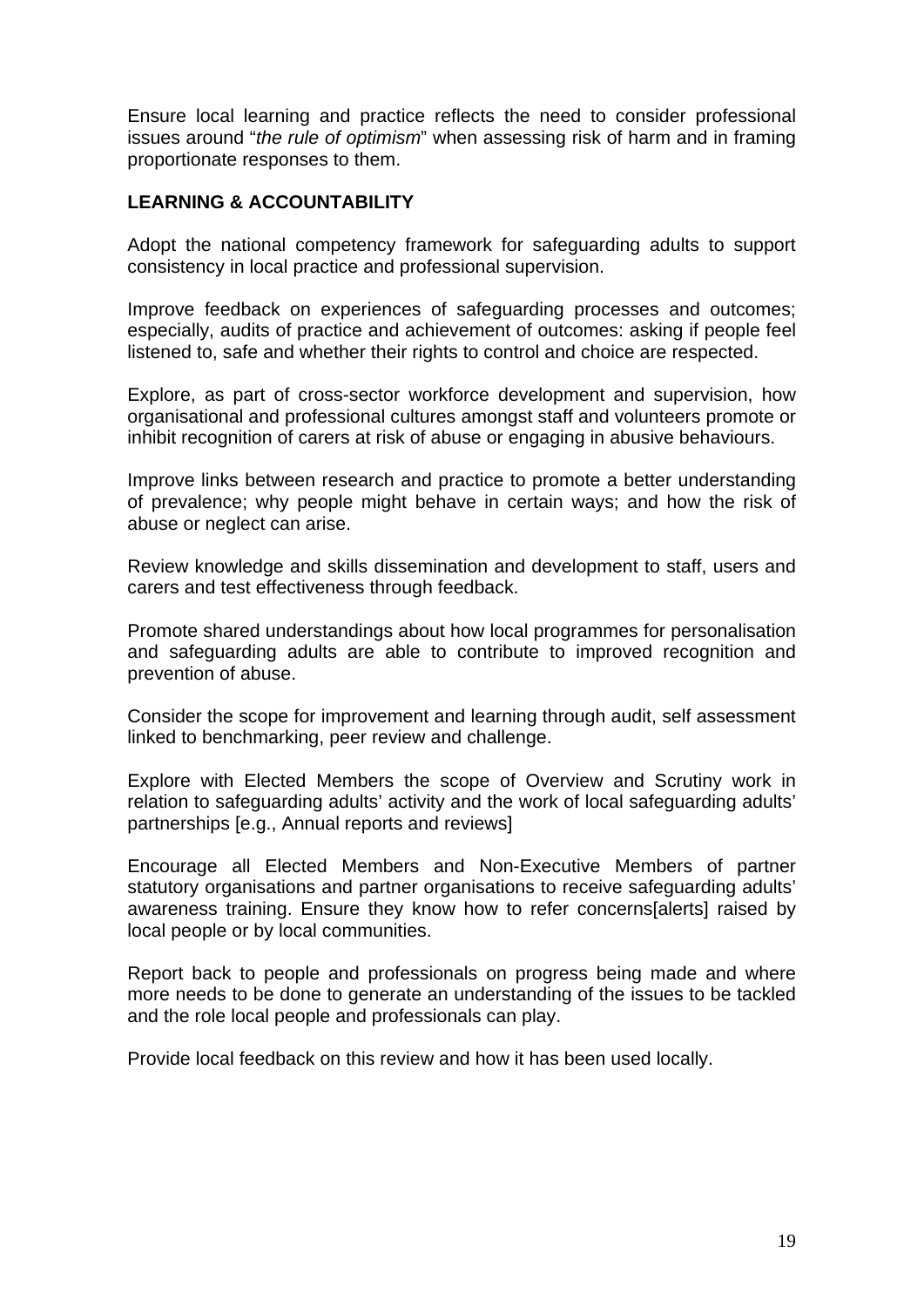## **APPENDIX A**

### **SAFEGUARDING ADULTS - THE POLICY CONTEXT**

The Coalition Government's vision <sup>45</sup> for adult social care identifies seven key principles for building up a modern system of social care. They are: prevention, personalisation, partnership, plurality, protection, productivity and people. The principle of "protection" is defined as follows:

*"there are sensible safeguards against risk of abuse or neglect. Risk is no longer an excuse to limit people's freedom. "* 

The seven principles for adult social care are independent in nature. Each has a contribution to make to improving safeguarding outcomes for carers and the person they support. A modern social care system needs to balance freedom and choice with risk and protection. The ability to do this involves building on  $local$  practice, experience and empowerment<sup>46</sup>. It means engaging with people as individuals, communities, carers, users, staff or as volunteers to improve recognition and respond sensitively and effectively to situations of potential or actual abuse and neglect. This should be done with the following in mind:

*"Abuse is a hidden and often ignored problem. It is fundamental in any civilised society that the most vulnerable people are protected from abuse and neglect. People should be protected when they are unable to protect themselves. This should not be at the cost of people's right to make decisions about how they live their lives."* [Vision, Adult Social Care p.25]

Local progress is more likely to be achieved within an increasingly personalised, community-based approach for everyone<sup>47</sup>. The proposed framework for transparency in social care outcomes<sup>48</sup> offered five outcomes that are relevant to this paper. They are:

- Everyone enjoys physical safety and feels secure.
- Carers can balance their caring roles and maintain their desired quality of life.
- Social care users and carers are satisfied with their experience of social care and support services.
- Carers feel they are respected as equal partners throughout the carer process.
- Providing effective safeguarding services.

The priorities within *Recognised, Valued and Supported* reflect and encourage consideration of these outcomes. In particular, the need to support carers to remain mentally and physically well and ensure their early identification and involvement in framing interventions and outcomes is emphasised.

The current policy framework for safeguarding adults derives, in the main, from "No Secrets"<sup>49</sup> issued in March 2000. This framework is now subject to review<sup>50</sup>.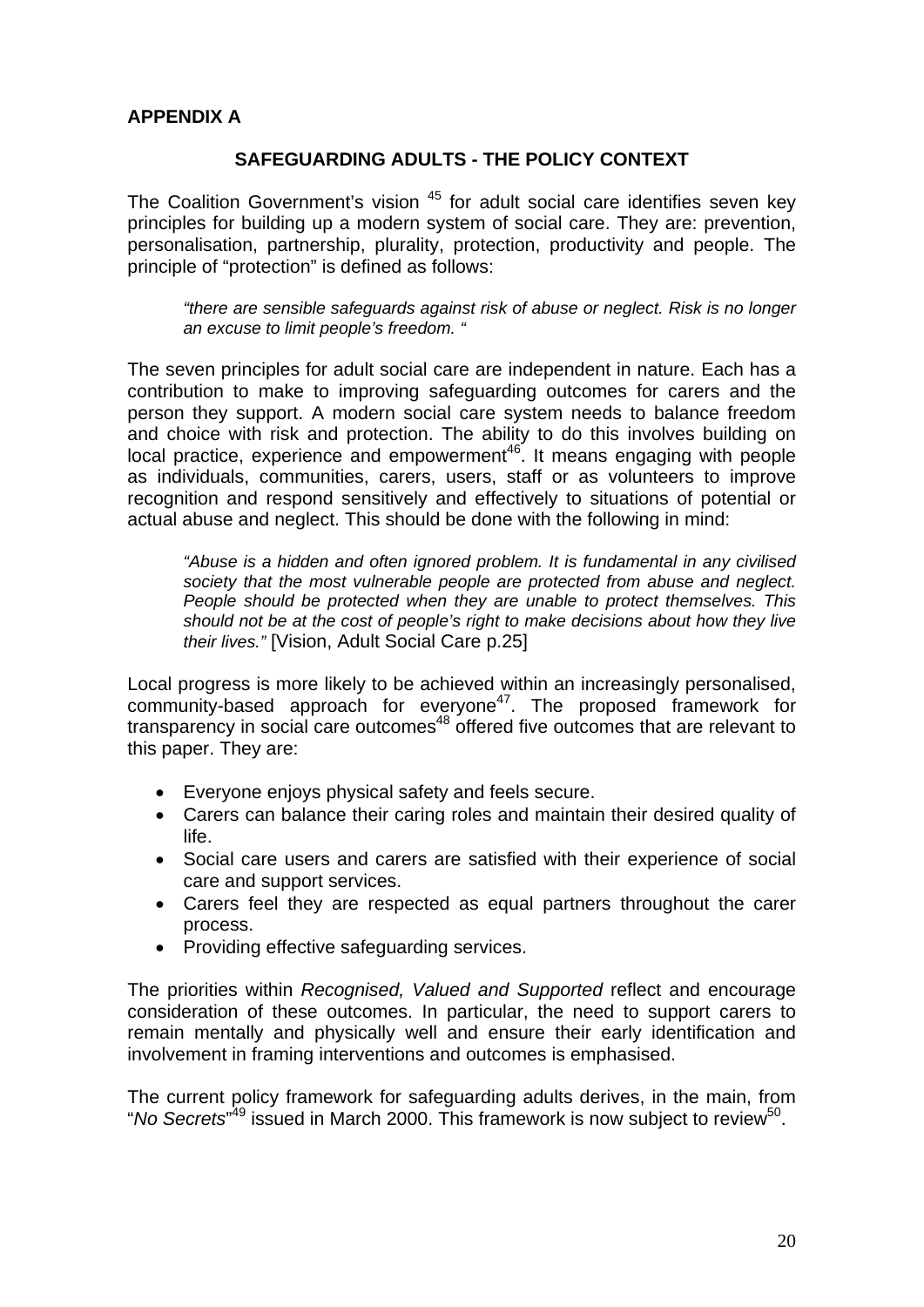Since it was issued, this statutory guidance has been complemented by an increasing range of policy and practice materials; including, those prepared by ADASS. $5^7$  There is a growing body of evidence from inspection<sup>52</sup>, from local experience and research<sup>53</sup> that point to progress and to pressure points.

The *"No Secrets"* consultation responses<sup>54</sup>, in particular, signposted a need to reflect greater involvement of users and carers. Safeguarding processes needed to be more inclusive around their desired outcomes for protection. The Coalition Government has said<sup>55</sup> it will work with the Law Commission on strengthening the law on safeguarding adults to ensure "…. *the right powers, duties and safeguards are in place".* 

The 2010 Department of Health practical outcomes paper on safeguarding and personalisation<sup>56</sup> makes a number of points that are helpful in the context of this review. They are reproduced as **Appendix B.** They support the need for local leadership in three main areas $57$ :

- ensuring that everyone involved in local safeguarding is clear about their roles and responsibilities; and,
- ensuring that people who need care and support to maintain their independence have their right to personal autonomy respected, underpinned by a proportionate approach to the management of risk; and,
- championing and supporting safeguarding within communities whereby citizens and communities play their part in preventing, detecting and reporting abuse and neglect.

SCIE Report 39<sup>58</sup> also supports this approach. Its key messages<sup>59</sup> included:

- "*Providing real choice and control for people who use social care means enabling people to take the risks they choose, particularly in the use of selfdirected support and personal budgets.*
- *With the support of frontline staff, people using services should be enabled to define their own risks and to recognise, identify and report abuse, neglect and safeguarding issues. Informed choice is vital.*
- *Practitioners may be concerned with balancing risk enablement with their professional duty of care to keep people safe.*
- *Practitioners need to be supported by local authorities to incorporate safeguarding and risk enablement into relationship-based, person-centred working. Good quality, consistent and trusted relationships and good communication are particularly important.*
- *Risk enablement can transform care, not just prevent abuse. Risk enablement and safeguarding training for staff, people using services, carers and families is important in achieving this.*
- *Risk enablement should become a core part of placing people at the centre of their own care and support. It cannot be a 'bolt-on' solution to traditional adult social care systems which are not person-centred.* " [p.1]

More recently, *Think Local, Act Personal*, the sector wide commitment<sup>60</sup> to moving forwards with personalisation and community based support encourages this. It offers the valuable reminder: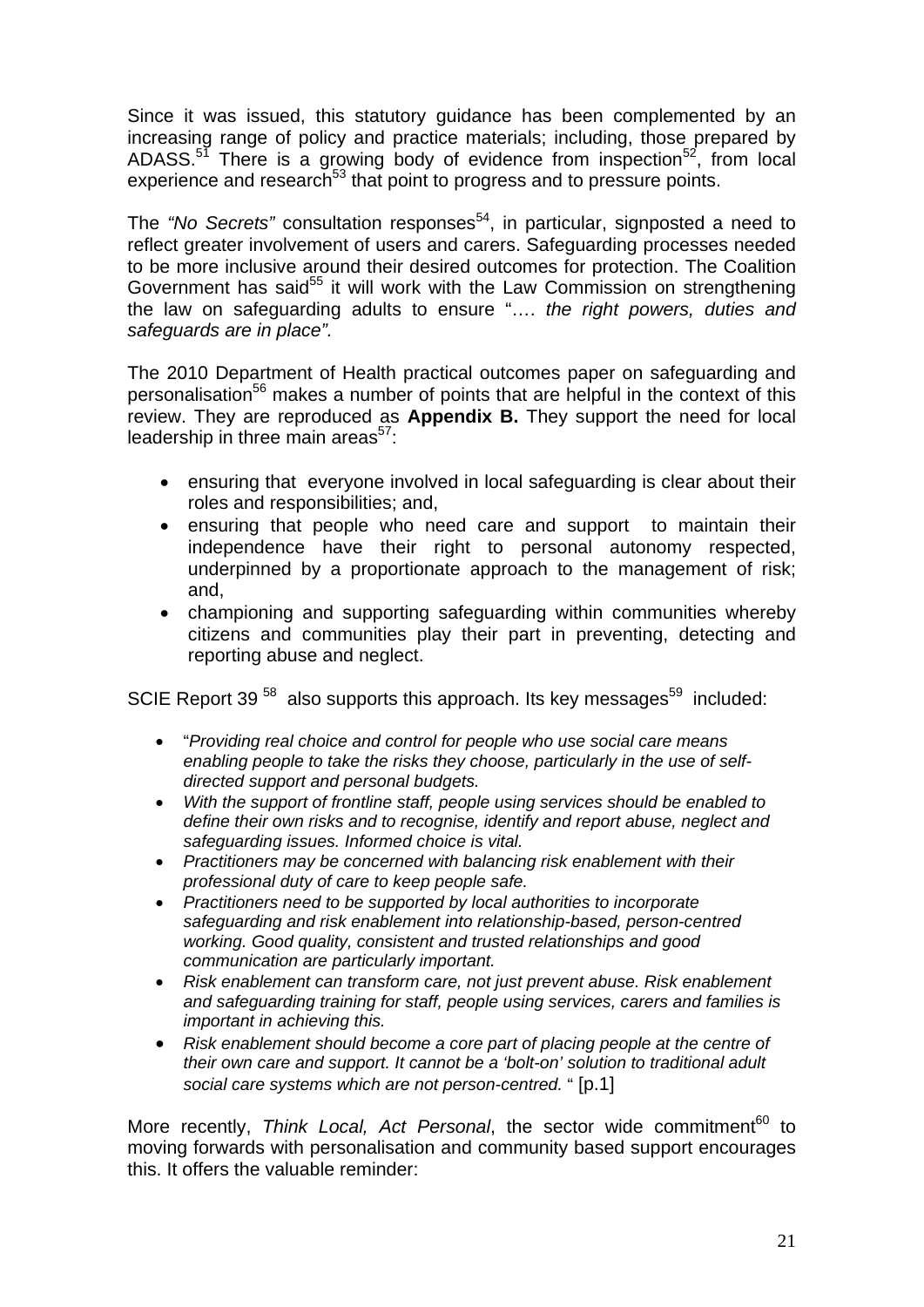*"Risk management and protection/safeguarding should be addressed in a balanced way across all sections of the community, avoiding an approach that views people in receipt of social care funding as most at risk."* [p.5]

In April 2011 the ADASS Safeguarding Policy Network published an *Advice Note* for Directors on Safeguarding Adults. It reaffirms that safety from harm and exploitation is a basic task for Directors. Safeguarding people's rights is seen as fundamental. This is intrinsic to personalisation just as personalised approaches are intrinsic to effective safeguarding. The *Advice Note* recognises that:

*"Carers have a range of roles regarding safeguarding: as partners and informers; themselves as vulnerable to harm and abuse; as abusers."[p9]* 

Safeguarding Adults Boards are encouraged to ensure that their policies, procedures and practice recognise the need to support carers who are experiencing or causing harm or abuse. The *Advice Note* also makes the essential point that:

*"It is hard to feel safe if we don't feel in control of what is happening in our life and hard to feel in control if we don't feel safe. … Safeguarding in personalisation is about working with a person in their own context in order to negotiate the levels of risk enablement and safeguarding that are appropriate to them and to weigh up the risks and benefits of different choices."[*p.8]

In March 2011,<sup>61</sup> in response to the "*No Secrets*" review, the Department of Health issued best practice guidance for NHS senior managers and their boards, commissioners and practitioners. This suite of guidance outlines the responsibilities of each group. The guidance is framed in the context of the six safeguarding principles [See: page 7] and confirms:

- The commitment to patient choice, control and accountability includes support and protection for those in the most vulnerable situations.
- Safeguarding adults is a core responsibility to delivery of effective health care.
- Safeguarding is integral to patient care.
- Health services have a duty to ensure the safety of all patients but must provide additional means for patients who are less able to protect themselves from harm or abuse.
- Prevention from harm and abuse can be promoted through the provision of high quality care.
- Effective responses to allegations of harm and abuse and that are in line with organisational, clinical and multi-agency procedures are expected and essential.
- Using learning to improve service to patients.

Finally, in May 2011 the Coalition Government issued a policy statement on safeguarding adults [See: page 7].The Care Services Minister also announced that Safeguarding Adults Boards would be placed on a statutory footing.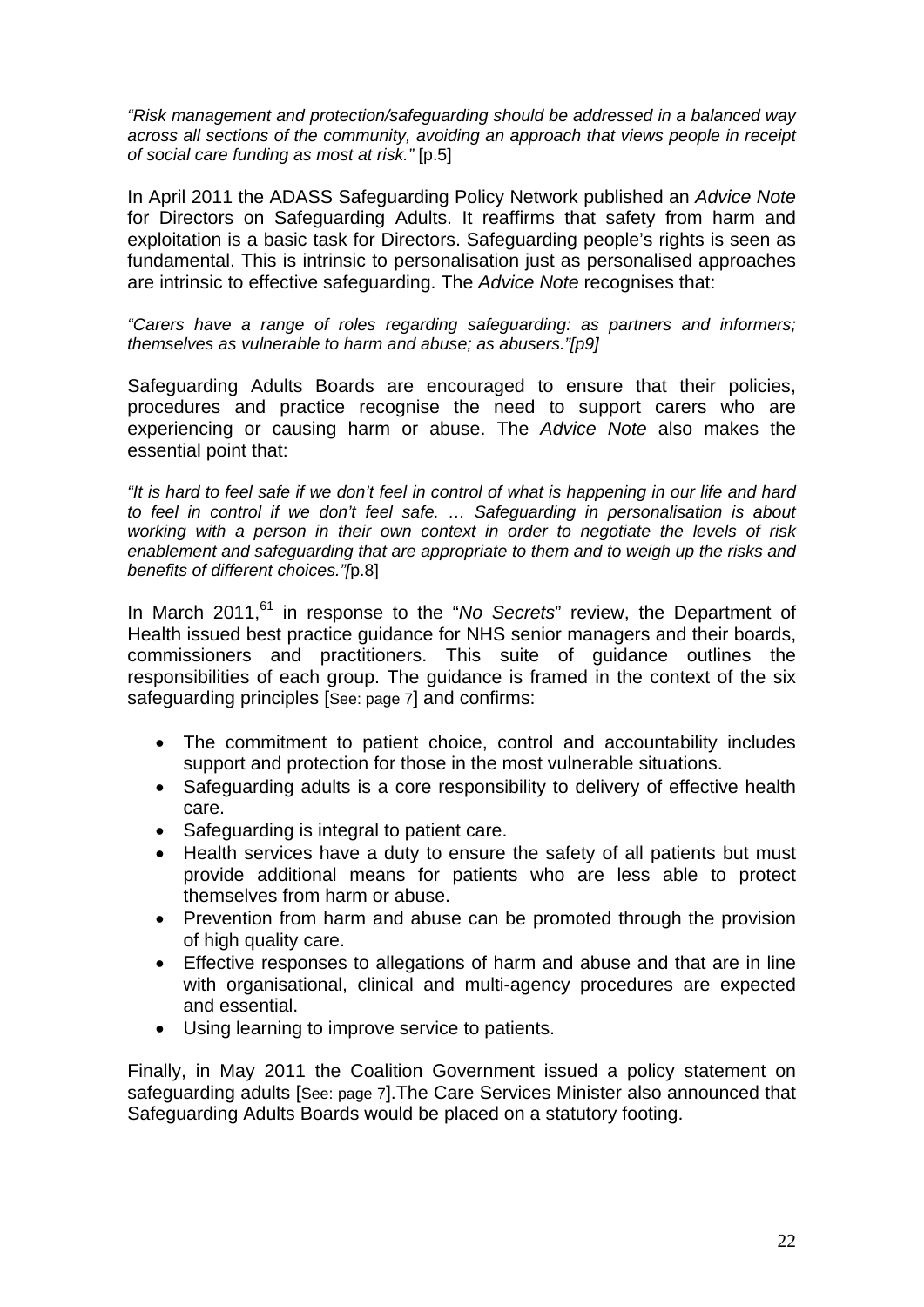## **APPENDIX B**

## **PRACTICAL APPROACHES TO SAFEGUARDING AND PERSONALISATION [2010]**

"Key Points:

- Safety is for everyone and is everybody's business.
- Focus on preventing abuse and exploitation
- Include approaches that focus on the whole population
- Connect people within their communities to encourage safety
- Raise awareness in the whole community and make it easy to access good information and advice and report concerns
- Involve citizens in shaping plans and strategies that bring personalisation and safeguarding together
- Make safety an integral part of self-directed support processes
- Encourage positive attitudes to enabling people to manage their personal budget through a direct payment whenever possible
- Do not start from an assumption that personal budgets and direct payments automatically increase risk
- Develop and inclusive approach that considers and involves carers and families
- Develop multi-agency approaches and work with regulators
- Make risk management proportionate to individual circumstances and support people to weigh up risks and benefits, including planning for problems which may arise
- The systems for managing money in a personal budget need to be appropriate for the person and good support is essential
- Review by focussing on outcomes. Have supportive systems in place that can respond if things go wrong."

*Source: Practical approaches to safeguarding and personalisation*, Social Care Policy, Department of Health, November 2010 p.6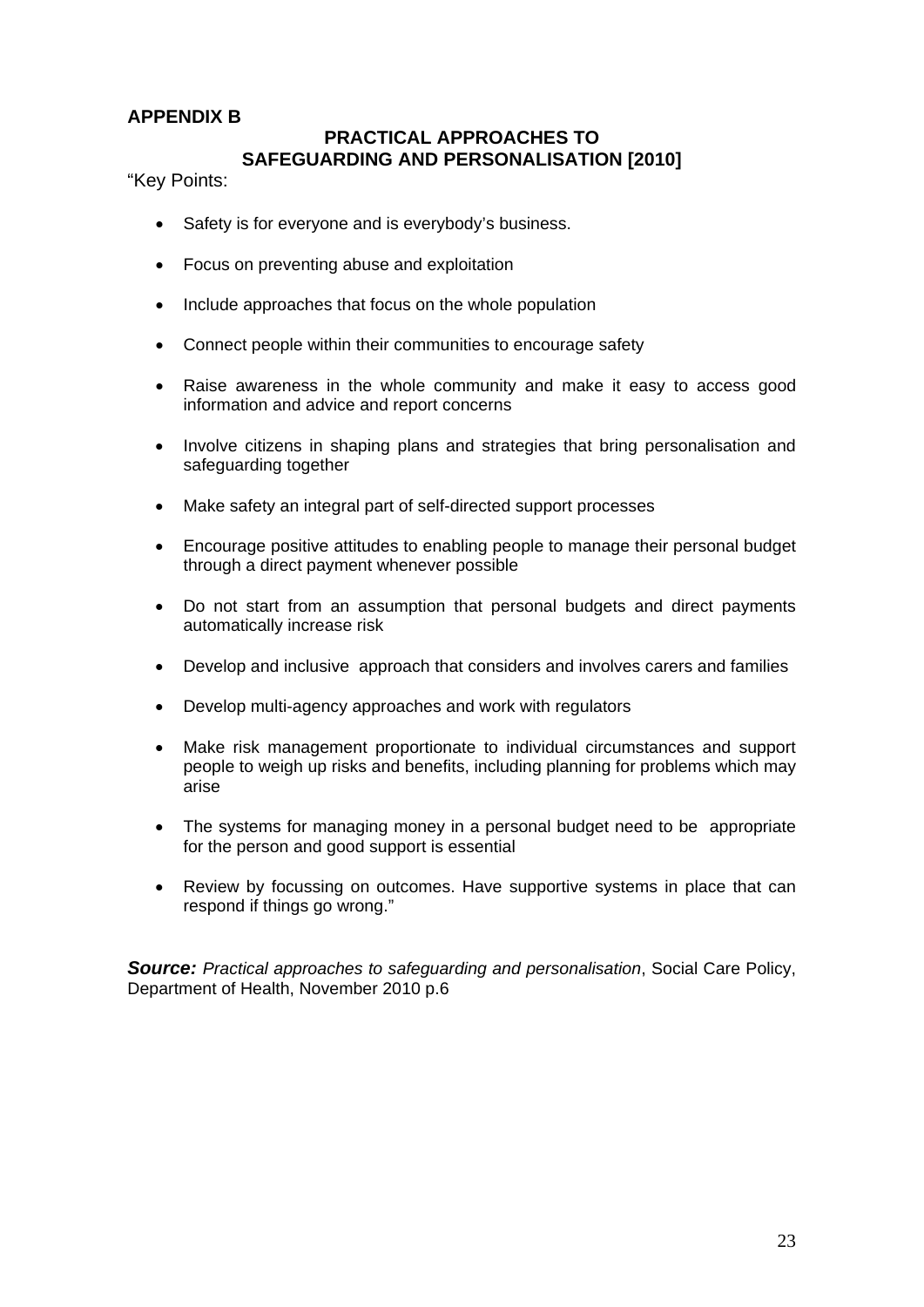## **APPENDIX C**

#### **CARERS AND SAFEGUARDING ADULTS INVITATION TO SHARE LOCAL PRACTICAL EXAMPLES**

As part of the arrangements for preparing this review a number of people supplied us with practice examples. We would welcome more examples of local practice that would help to illustrate:

- innovative or established practice in relation to the issues covered by this review; and,
- examples of achievement of the individual outcomes highlighted in the 2011 Coalition Government Policy Statement [See: Endnote 4]:
	- *People worked together to reduce risk to my safety and well being*
	- *People worked together and helped when I was harmed*
	- *I am consulted about the outcomes I want from the safeguarding process and these directly inform what happens*
	- *I am provided with help and support to report abuse.*
	- *I am supported to take part in the safeguarding process to the extent to which I want and to which I am able.*
	- *I am provided with easily understood information about what abuse is, how to recognise the signs and what I can do to seek help.*
	- *I am confident that the responses to risk will take into account my preferred outcomes or best interests.*
	- *I am confident that information will be appropriately shared in a way that takes into account its personal and sensitive nature.*
	- *I am confident that agencies will work together to find the most effective responses to my situation*
	- *I am clear about the roles and responsibilities of all those involved in the solution to the problem.*

There are four main reasons for bringing practice examples together and sharing them:

- it helps raise standards and promotes innovation;
- it encourages reflection and local self evaluation;
- it enables us to demonstrate effectiveness and to better evidence how what we do makes a difference; and,
- it offers a basis for discussion with others about what effective practice looks like and how it can deliver person-led outcomes.

If you would like to submit an example please outline briefly:

- What you set out to do or change
- What the person wanted to see happen or change
- What actually happened or changed
- What worked well, or didn't and what would have made a difference
- What was different for the person [individual outcomes as set out above]
- What the person concerned thought about what happened in response
- What you have learnt about practice or policy and done in response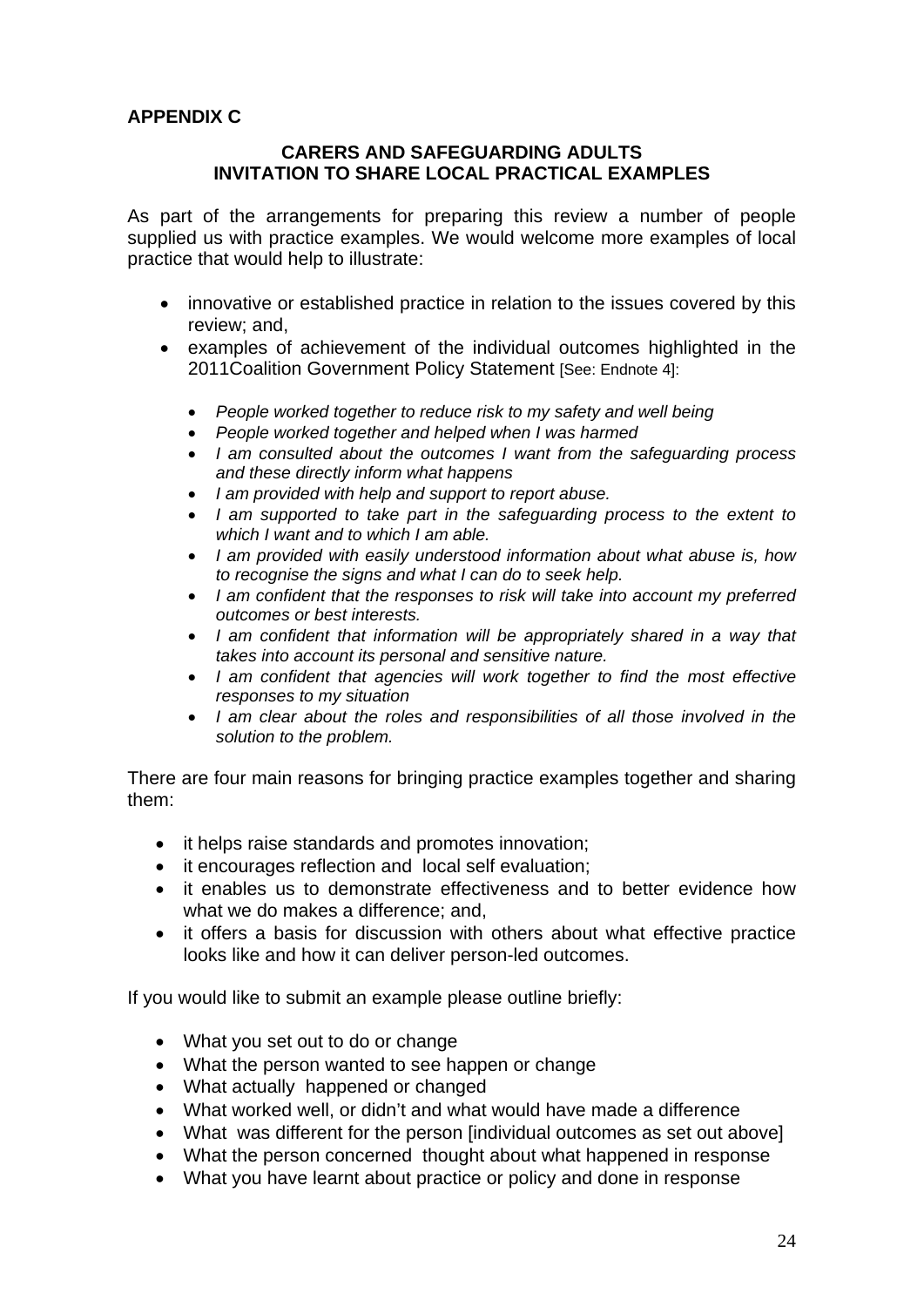Do give your submission a short title and include e-mail contact details.

Finally, before sending in your practice example do make sure that you have all the necessary permissions to share this information. Do take care to ensure there is no risk of inferential identification and that the people involved, whether as individuals or as part of a named project are agreeable. Try to keep the example to not more than 200 words or 10 lines.

In addition to practice examples, we would also welcome any reports, pilots or other good practice examples Safeguarding Adults Partnerships consider would add to the evidence base used for this review.

#### **Submitting your practice example or other information**

Please send your local practice examples to:

#### adasscarers@warwickshire.gov.uk

We would aim to include a selection of practice examples and related material on the ADASS and/or on the adult safeguarding community of practice website[s].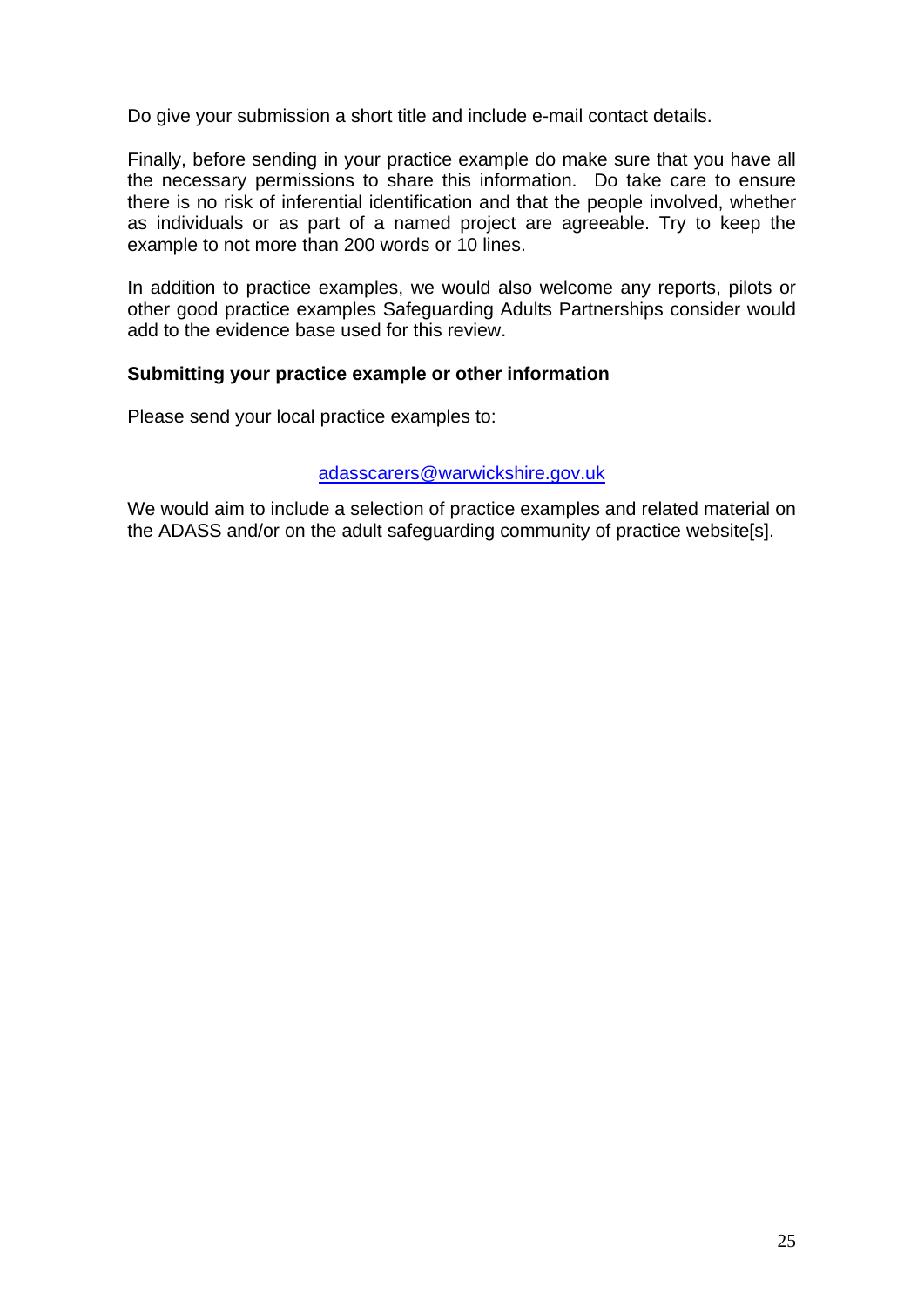#### **APPENDIX D**

 $\overline{a}$ 

#### *Sources and References*

<sup>1</sup> **ADASS**, *Advice Note, Safeguarding Adults 2011*, ADASS Safeguarding Policy Network, April 2011.

<sup>2</sup> **Fox, Alex**, *Commissioning for Carers and Commissioning for Carers: An Action Guide for Decision Makers,* 2009. The Association of Directors of Adult Social Services, The NHS Confederation, The Local Government Association, The Improvement and Development Agency, The Princess Royal Trust for Carers, Crossroads Care, Carers UK and the National Black Carers and Carers Workers Network, with Department of Health support. www.idea.gov.uk/idk/core/page.do?pageId=6001526,

<sup>3</sup> **HM Government**, *Recognised, Valued and Supported: next steps for the Carers Strategy*, Department of Health, 25 November 2010 Gateway ref:15179

<sup>4</sup> **Department of Health**, *Statement of Government Policy on Adult Safeguarding*, DH 16 May 2011, Gateway Ref: 16072

<sup>5</sup> **ADASS**, Response *to the consultation on the review of "No Secrets" guidance*, ADASS, 2008.

<sup>6</sup> **ADASS and LGA**, *Response to Refreshing the National Carers Strategy*, September 2010.

<sup>7</sup> **ADASS**, Advice Note, Safeguarding Adults, April 2011, P.9

8 The concept of the **"***Rule of optimism***"** comes from children's safeguarding. See: **C4EO,** Safeguarding Briefing No. 3 November 2009. See also: local procedures [example North Somerset Practice Guidelines in Neglect p. 9.40; *Munro Review of Child Protection*, Part 1 p 17. **Department for Education** 2010.

<sup>9</sup> **Galpin Di and Morrison Lucy**, *National Competence Framework for Safeguarding Adults,* Bournemouth University, Learn to Care, Skills for Care, SCIE, September 2011

<sup>10</sup> **ADASS**, Advice Note, Safeguarding Adults, April 2011, p4

<sup>11</sup> **Department of Health**, *Government to seek legislation to protect society's most vulnerable people*, 16 May 2011.[ Speech Paul Burstow MP to Capita Conference on Adult Safeguarding]

<sup>12</sup> **ADASS** *Advice Note, Safeguarding Adults*, April 2011, p 9

<sup>13</sup> **Ogilvie Kate and Williams Cathie**, *Making Safeguarding personal: A toolkit for responses,* LGID/LGA, Version 2 April 2011.

<sup>14</sup> **Faulkner Alison and Sweeney Angela**, *Prevention in adult safeguarding: a review of the literature*, SCIE, Adult Services Report 41, May 2011.

<sup>15</sup> **Department of Health/Home Office/CJS,** *Safeguarding Adults consultation on the review of the "No Secrets" Guidance,* [Gateway Ref Guidance, 10624] and Safeguarding Adults , Report on the consultation on the review of "*No Secrets"[Gateway Ref:12247] 17 July 2009.[National Archives]* 

<sup>16</sup> **Association of Chief Police Officers/National Policing Improvement Agency***, Guidance on Safeguarding and Investigating the Abuse of Vulnerable Adults,* [Draft consultation version] NPIA, 2011.

17 **Luton Borough Council, / Safeguarding of Vulnerable Adults Board**, Safeguarding Vulnerable Adults Conference, PowerPoint presentation *"Let me decide!"* Luton Borough Council,

<sup>18</sup> **Department of Health**, *Report on the Consultation: The Review of No Secrets Guidance*, DH 17 July 2009 p.13

<sup>19</sup> **Older People's Advocacy Alliance,** *Speaking up to Safeguard Lessons and finding from the Benchmarking Advocacy and Abuse project 2008-09,* OPAAL UK, May 2009.

<sup>20</sup> **Commission for Social Care Inspection**, *Safeguarding Adults: A study of the effectiveness of arrangements to safeguard adults from abuse,* CSCI, 2008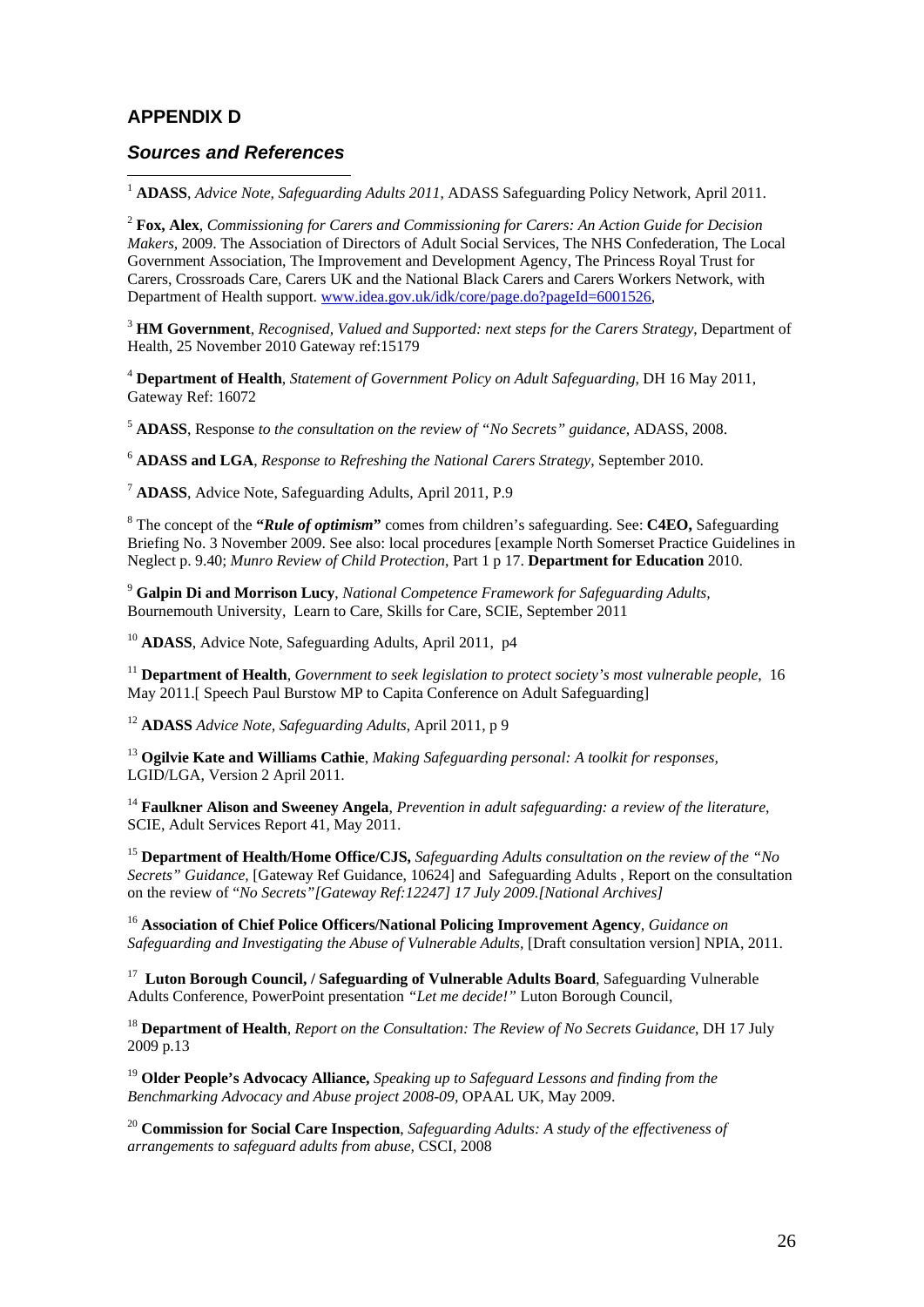<sup>21</sup> Examples: Pan London Safeguarding Adults Procedures, page 13 Cambridgeshire Practice Guidance and Procedures Summary 2008 p.8; Other local procedures are also likely to have similar content.

<sup>22</sup> **Galpin Di and Morrison Lucy**, *National Competence Framework for Safeguarding Adults,* Bournemouth University, Learn to Care, Skills for Care, SCIE, September 2011.

<sup>23</sup>**Skills for Care,** *Carers Matter – Everybody's Business: A guide to supporting carers through staff learning and development*, Skills for health/skills for Carer [Parts 1-3] 2011.

<sup>24</sup> **Carers UK**, *In Poor Health: The impact of caring on health* , Carers UK 2004

<sup>25</sup> **Faulkner Alison and Sweeney Angela**, *Prevention in adult safeguarding: a review of the literature*, Adult Services Report 41, SCIE , May 2011.p. 10

<sup>26</sup> **Livingston, G et al,** *Depression and other psychiatric morbidity in carers of elderly people living at home,* BMJ Vol. 12 January 1996 pp 153- 156

<sup>27</sup> **Social Care Institute for Excellence** [SCIE] *Protecting adults at risk: London multi-agency policy and procedures to safeguard adults from abuse,* SCIE January 2011. p. 20-21

<sup>28</sup> **Oxfordshire safeguarding adults**, *Safe from Harm – Risk Factors*, Safe From Harm, Professionals web site 2010

<sup>29</sup> **Shah A J & Wadoo O,** *Depression in carers of patients with dementia*, Review, Priory.com [2006?]

<sup>30</sup> **Leicester, Leicestershire and Rutland Safeguarding Adults Board**, *Executive Summary of Serious Case Review in relation to A and B*, September 2008.

<sup>31</sup> **Cambridgeshire County Council,** *Protection of Vulnerable Adults/Safeguarding Adults, Practice Guidance and Procedures Summary*, November 2008, p 7

<sup>32</sup> **McDonald, Bob**, *Information Sharing and Mental Health: Guidance to Support Information Sharing by Mental Health Services*, Department of Health, August, 2009, Gateway ref: 11920

33 See: *Response to No Secrets Consultation* DH, 2009, p 98-99

<sup>34</sup> **Choi N & Mayer J,** *Elder abuse, neglect and exploitation: risk factors and prevention strategies,* Journal of Gerontological Social Work, 33[2] 2000

<sup>35</sup> **Faulkner Alison and Sweeney Angela**, *Prevention in adult safeguarding: a review of the literature*, SCIE, Adult Services Report 41, May 2011 p.10.

<sup>36</sup> **Oxfordshire safeguarding adults**, *Safe from Harm – Risk Factors*, Safe From Harm, web site 2010.

<sup>37</sup> **McCreadie, Claudine** [2000] cited in McCreadie, Claudine *A review of research outcomes in elder abuse*, Journal of Adult Protection, Vol. 4 issue 2 May 2002 p6

<sup>38</sup> **Cooper, Claudia et al**, *Abuse of people with dementia by family carers: representative cross sectional survey*" quoted in BMJ 2009 338.b155 22 January 2009

<sup>39</sup> *Whole Family Pathway*, [web based tool] Helen Leadbitter, Children's Society, 2008.

<sup>40</sup> **Barnardo's,** *Family Group Conferences, Principles and practice guidance*, Barnardo's, Family Rights Group, NCH, 2002

 **See also: Barnsdale L, Walker M**, *Examining the use and impact of family group conferencing*, University of Stirling/ Scottish Executive, March 2007.

<sup>41</sup> **Skills for Care,** *Carers Matter – Everybody's Business: A guide to supporting carers through staff learning and development*, Skills for health/skills for Carer [Parts 1-3] 2011.

42 **Sheffield,** Serious *Case Review Margaret Panting*, Sheffield, 2004.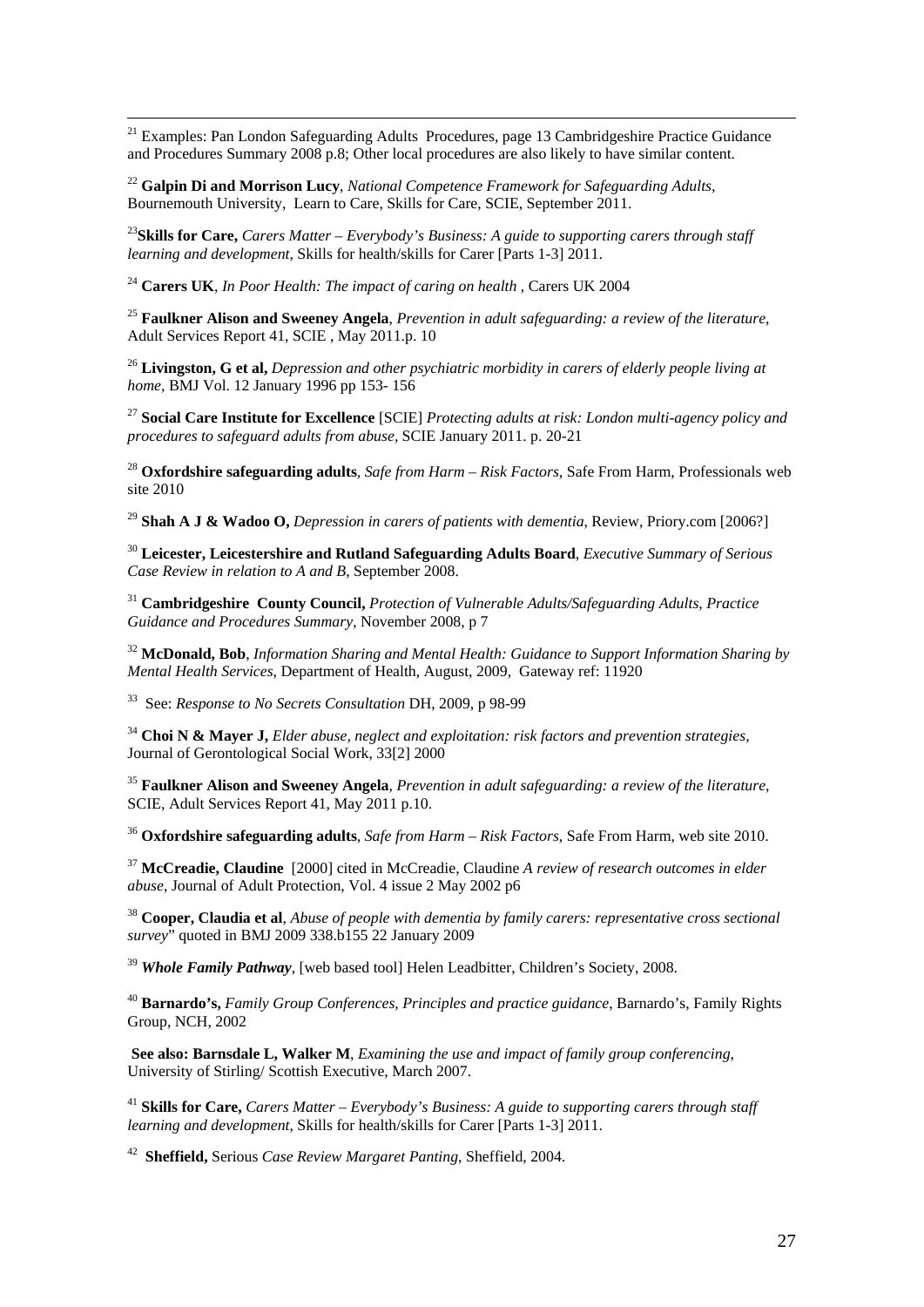**43 Bournemouth University Centre for Post-qualifying social work**, *Towards a National Competency Framework for Safeguarding Adults*, Bournemouth University, 2010.

<sup>44</sup> **Leeds Safeguarding Adults Partnership** *Policy and Procedures Part 2* –Page 5 Leeds City Council. August 2009.

**45 Department of Health**, *A Vision for Adult Social Care: Capable Communities and Active Citizens*, Social Care Policy, DH, 16 November 2010 Gateway ref: 14847

<sup>46</sup> **Humphries, Richard**, *Adult Safeguarding; Early Messages from peer reviews*, LGID, August 2010

<sup>47</sup> **Sector Consortium**, *Think Local, Act Personal – A sector-wide commitment to moving forward with personalisation and community based support,* putting people first, January 2011.

48 **Department of Health**, Transparency in Outcomes: a framework for adult social care [a consultation] DH, November 2010 [Closed Feb.2011] Gateway Ref: 14865

<sup>49</sup> **Department of Health and Home Office**, *No Secrets: Guidance on developing and implementing multiagency policies and procedures to protect vulnerable adults from abuse*, issued under cover of LAC (2000) 7/ HSC 2000/007 March 2000.

<sup>50</sup> **Department of Health**, *Safeguarding Adults: A consultation on the Review of the "No Secrets" Guidance,* Department of Health, 14 October 2008

<sup>51</sup> **ADASS**, *Safeguarding Adults, A National Framework of Standards for Good Practice and Outcomes in adult protection work*, ADASS, 2005

<sup>52</sup> **Commission for Social Care Inspection [CSCI]**, *Safeguarding Adults: A study of the effectiveness of arrangements to safeguard adults from abuse,* CSCI November 2008.

53 **Cooper J, Blanchard M, Livingston G** *Abuse of People with dementia by family carers*, BMJ January 2009.

<sup>54</sup> **Department of Health**, *Report on the Consultation: The Review of No Secrets Guidance*, DH July 2009

<sup>55</sup> **Department of Health**, A *Vision for Adult Social Care*, DH, 2010, p.

<sup>56</sup> **Department of Health**, *Practical approaches to safeguarding and personalisation*, Social Care Policy, DH, 16 November 2010 Gateway ref: 14847

<sup>57</sup> **Department of Health**, *A Vision for Adult Social Care*, pp 26-27

<sup>58</sup> **Social Care Institute for Excellence**, *Enabling risk, ensuring safety: Self directed support and personal budgets, Report 39*, SCIE, November 2010

**59 Social Care Institute for Excellence**, *At a glance 31,* SCIE November 2010.

<sup>60</sup> **Putting People First**, *Think Local, Act Personal*, January 2011.

61 **Department of Health,** *Safeguarding Adults: the role of health service managers and their boards , Safeguarding Adults: the role of commissioners and Safeguarding Adults – the role of health service practitioners*, best practice guidance March 2011 [Gateway reference 15738]

Note also, earlier best practice guidance: **Department of Health***, Clinical Governance and Adult Safeguarding; An Integrated Process,* DH, 10 February 2010, Gateway Reference 13549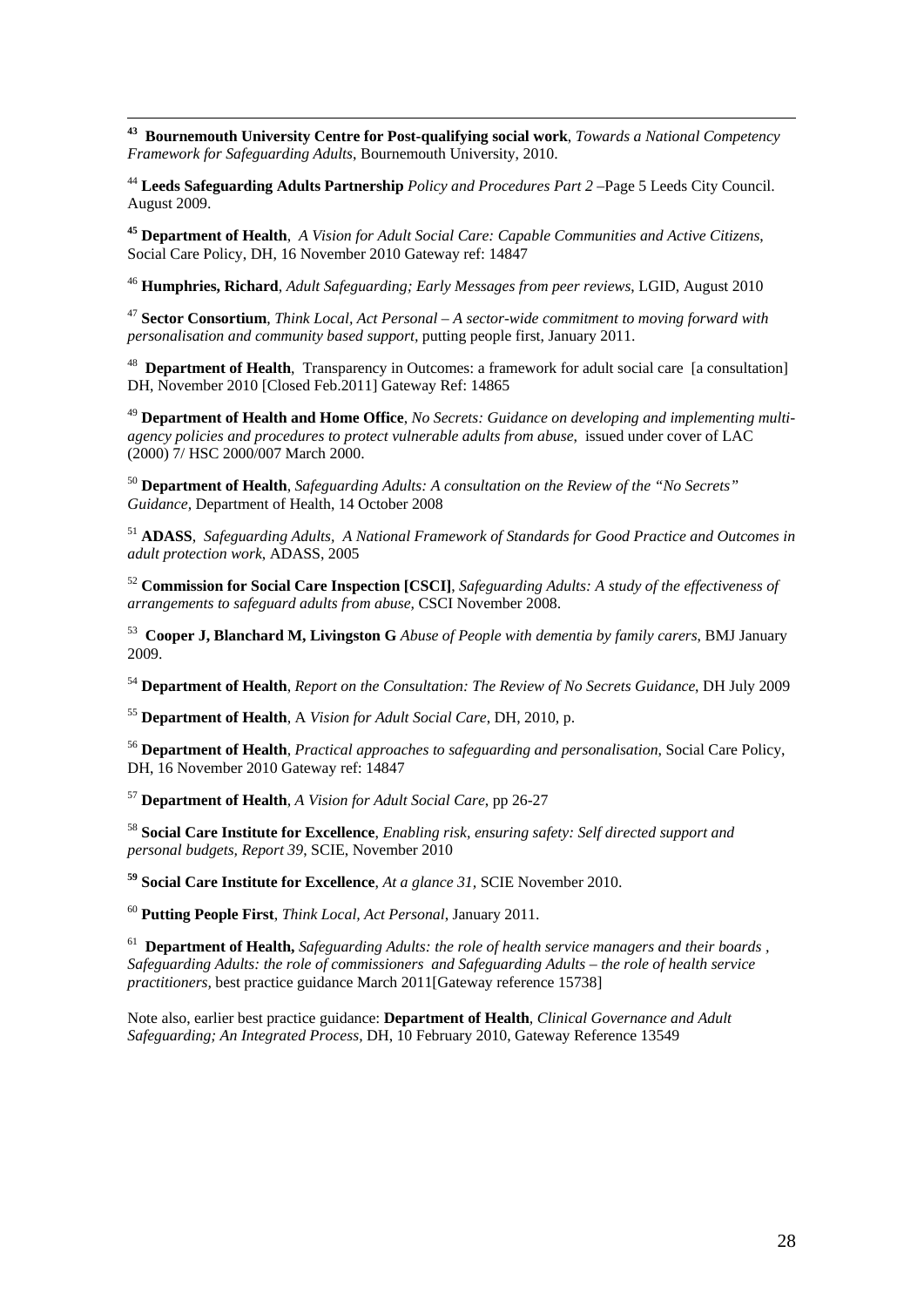**Your Notes:** 

 $\overline{a}$